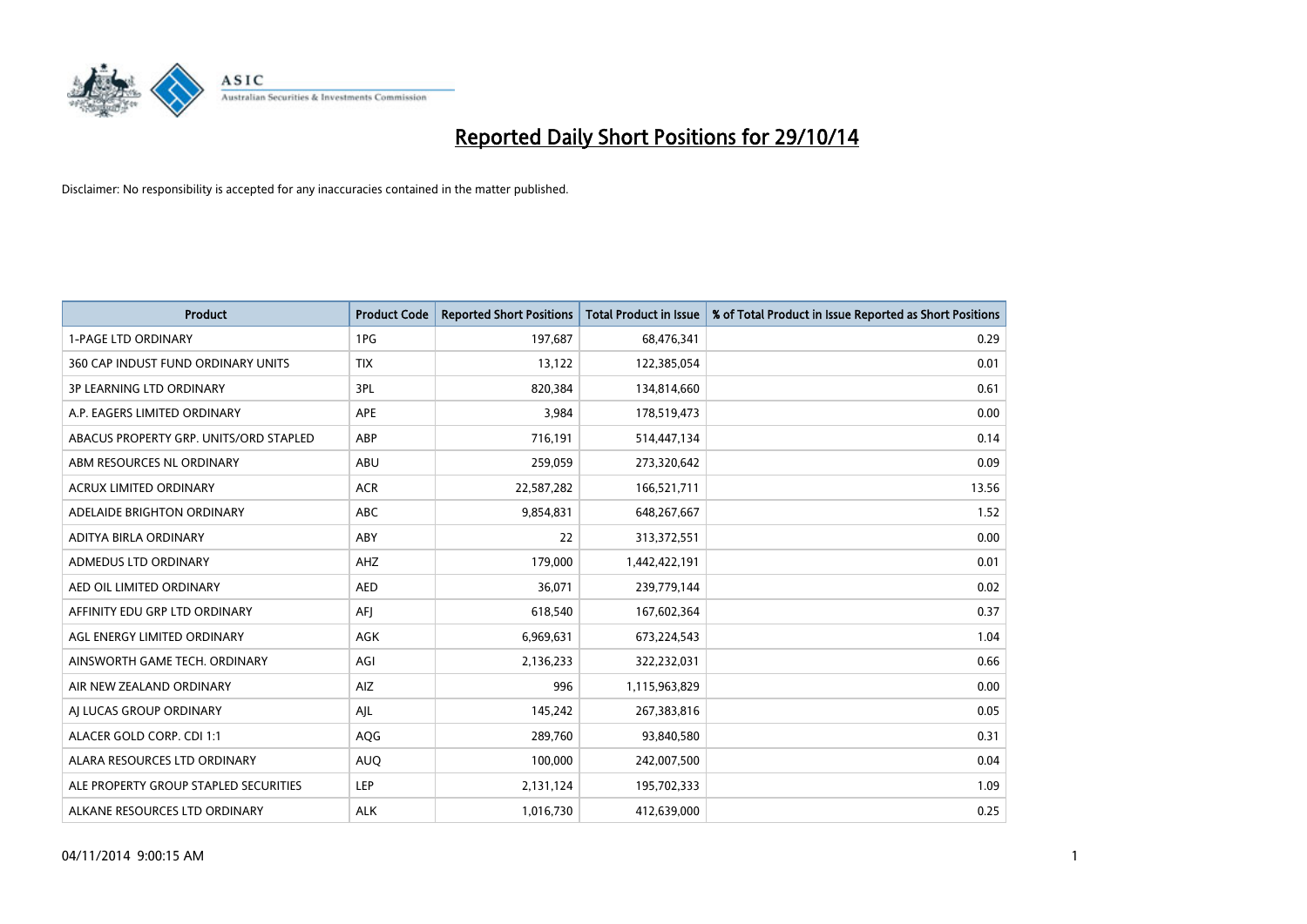

| <b>Product</b>                          | <b>Product Code</b> | <b>Reported Short Positions</b> | <b>Total Product in Issue</b> | % of Total Product in Issue Reported as Short Positions |
|-----------------------------------------|---------------------|---------------------------------|-------------------------------|---------------------------------------------------------|
| <b>ALLIANCE AVIATION ORDINARY</b>       | AQZ                 | 2,897                           | 106,429,638                   | 0.00                                                    |
| ALS LTD ORDINARY                        | <b>ALQ</b>          | 27,543,217                      | 397,795,796                   | 6.92                                                    |
| ALTIUM LIMITED ORDINARY                 | ALU                 | 151,441                         | 129,272,762                   | 0.12                                                    |
| ALUMINA LIMITED ORDINARY                | <b>AWC</b>          | 54,688,700                      | 2,806,225,615                 | 1.95                                                    |
| AMCOM TELECOMM, ORDINARY                | AMM                 | 4,447,574                       | 266,399,148                   | 1.67                                                    |
| AMCOR LIMITED ORDINARY                  | AMC                 | 6,788,439                       | 1,206,684,923                 | 0.56                                                    |
| AMP LIMITED ORDINARY                    | AMP                 | 17,401,253                      | 2,957,737,964                 | 0.59                                                    |
| ANSELL LIMITED ORDINARY                 | <b>ANN</b>          | 6,365,311                       | 153,111,574                   | 4.16                                                    |
| ANTARES ENERGY LTD ORDINARY             | <b>AZZ</b>          | 168,279                         | 255,000,000                   | 0.07                                                    |
| ANZ BANKING GRP LTD ORDINARY            | ANZ                 | 12,591,470                      | 2,756,627,771                 | 0.46                                                    |
| APA GROUP STAPLED SECURITIES            | APA                 | 14,561,994                      | 835,750,807                   | 1.74                                                    |
| APN NEWS & MEDIA ORDINARY               | <b>APN</b>          | 892,705                         | 1,029,041,356                 | 0.09                                                    |
| AQUARIUS PLATINUM. ORDINARY             | AQP                 | 2,812,995                       | 1,465,473,903                 | 0.19                                                    |
| AQUILA RESOURCES ORDINARY               | <b>AQA</b>          | 13,583                          | 411,804,442                   | 0.00                                                    |
| ARAFURA RESOURCE LTD ORDINARY           | <b>ARU</b>          | 2,000                           | 441,270,644                   | 0.00                                                    |
| ARB CORPORATION ORDINARY                | <b>ARP</b>          | 1,367,755                       | 72,505,302                    | 1.89                                                    |
| ARDENT LEISURE GROUP STAPLED SECURITIES | AAD                 | 1,481,982                       | 438,666,245                   | 0.34                                                    |
| ARENA REIT. ORDINARY UNITS              | <b>ARF</b>          | 87,862                          | 211,495,653                   | 0.04                                                    |
| ARISTOCRAT LEISURE ORDINARY             | ALL                 | 1,541,431                       | 630,022,253                   | 0.24                                                    |
| ARRIUM LTD ORDINARY                     | ARI                 | 71,922,747                      | 2,937,293,755                 | 2.45                                                    |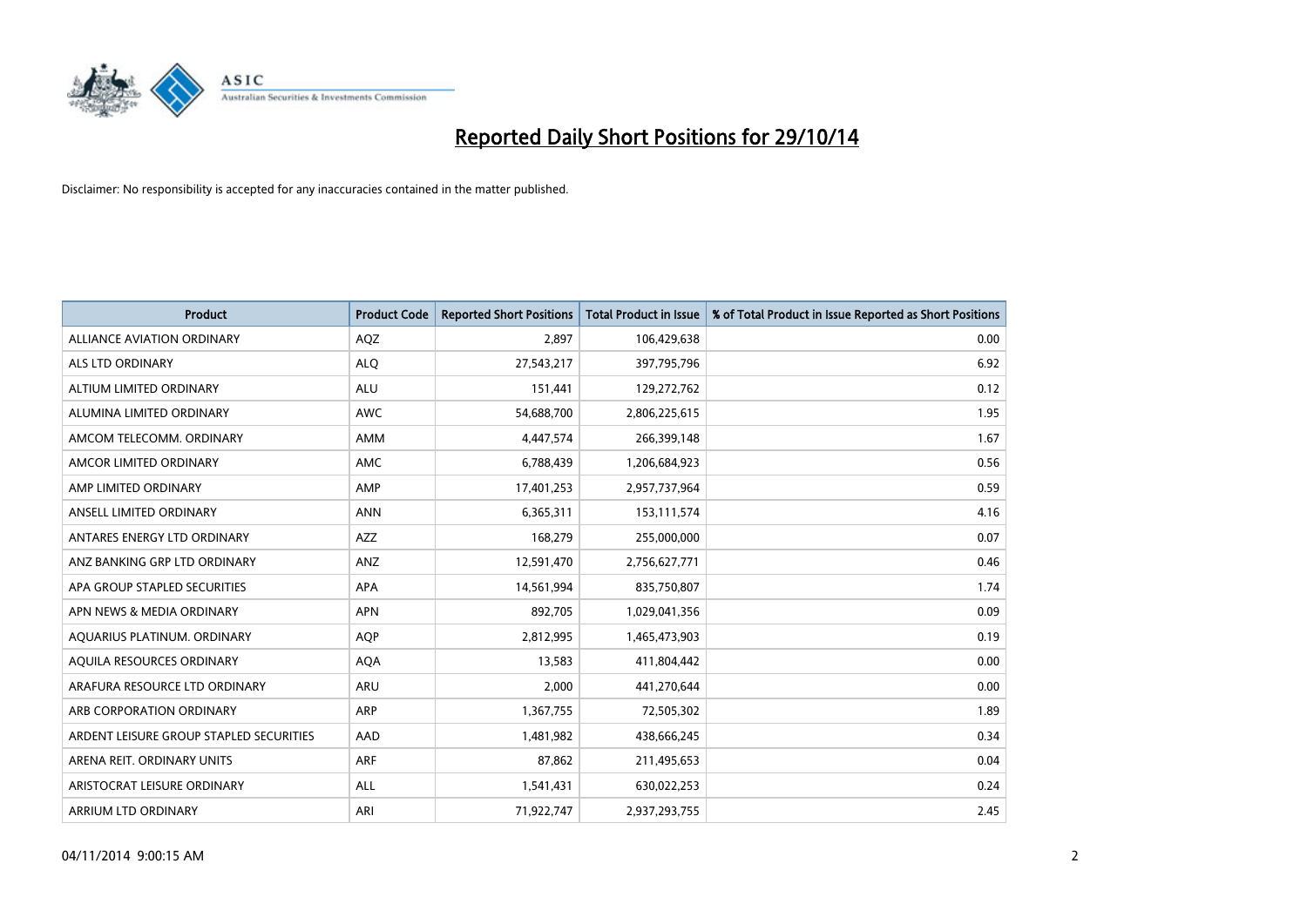

| <b>Product</b>                            | <b>Product Code</b> | <b>Reported Short Positions</b> | <b>Total Product in Issue</b> | % of Total Product in Issue Reported as Short Positions |
|-------------------------------------------|---------------------|---------------------------------|-------------------------------|---------------------------------------------------------|
| ASALEO CARE LIMITED ORDINARY              | AHY                 | 8,146,760                       | 603,469,434                   | 1.35                                                    |
| ASCIANO LIMITED ORDINARY                  | <b>AIO</b>          | 4,747,276                       | 975,385,664                   | 0.49                                                    |
| ASHLEY SERVICES GRP ORDINARY              | <b>ASH</b>          | 232,362                         | 150,000,000                   | 0.15                                                    |
| ASPEN GROUP ORD/UNITS STAPLED             | APZ                 | 134,539                         | 113,183,450                   | 0.12                                                    |
| ASTRO JAP PROP GROUP STAPLED US PROHIBIT. | AJA                 | 178,234                         | 67,211,752                    | 0.27                                                    |
| ASX LIMITED ORDINARY                      | ASX                 | 5,308,070                       | 193,595,162                   | 2.74                                                    |
| ATLAS IRON LIMITED ORDINARY               | <b>AGO</b>          | 116,820,701                     | 919,475,619                   | 12.71                                                   |
| ATRUM COAL NL ORDINARY                    | ATU                 | 167,194                         | 162,459,242                   | 0.10                                                    |
| AUCKLAND INTERNATION ORDINARY             | <b>AIA</b>          | 63,076                          | 1,190,484,097                 | 0.01                                                    |
| AURIZON HOLDINGS LTD ORDINARY             | AZI                 | 2,895,628                       | 2,137,284,503                 | 0.14                                                    |
| AUSDRILL LIMITED ORDINARY                 | ASL                 | 21,316,657                      | 312,277,224                   | 6.83                                                    |
| AUSENCO LIMITED ORDINARY                  | AAX                 | 1,038,534                       | 168,449,799                   | 0.62                                                    |
| AUSNET SERVICES STAPLED SECURITIES        | <b>AST</b>          | 33,916,330                      | 3,425,244,162                 | 0.99                                                    |
| AUST INDUSTRIAL REIT UNIT                 | ANI                 | 204,314                         | 96,288,031                    | 0.21                                                    |
| <b>AUSTAL LIMITED ORDINARY</b>            | ASB                 | 883,878                         | 346,379,377                   | 0.26                                                    |
| AUSTBROKERS HOLDINGS ORDINARY             | <b>AUB</b>          | 73,753                          | 61,712,763                    | 0.12                                                    |
| AUSTEX OIL LIMITED ORDINARY               | <b>AOK</b>          | 62,000                          | 558,571,402                   | 0.01                                                    |
| AUSTIN ENGINEERING ORDINARY               | <b>ANG</b>          | 1,035,562                       | 84,274,004                    | 1.23                                                    |
| AUSTRALAND PROPERTY STAPLED SECURITY      | <b>ALZ</b>          | 4,746                           | 581,797,922                   | 0.00                                                    |
| AUSTRALIAN AGRICULT. ORDINARY             | AAC                 | 5,162,064                       | 532,474,721                   | 0.97                                                    |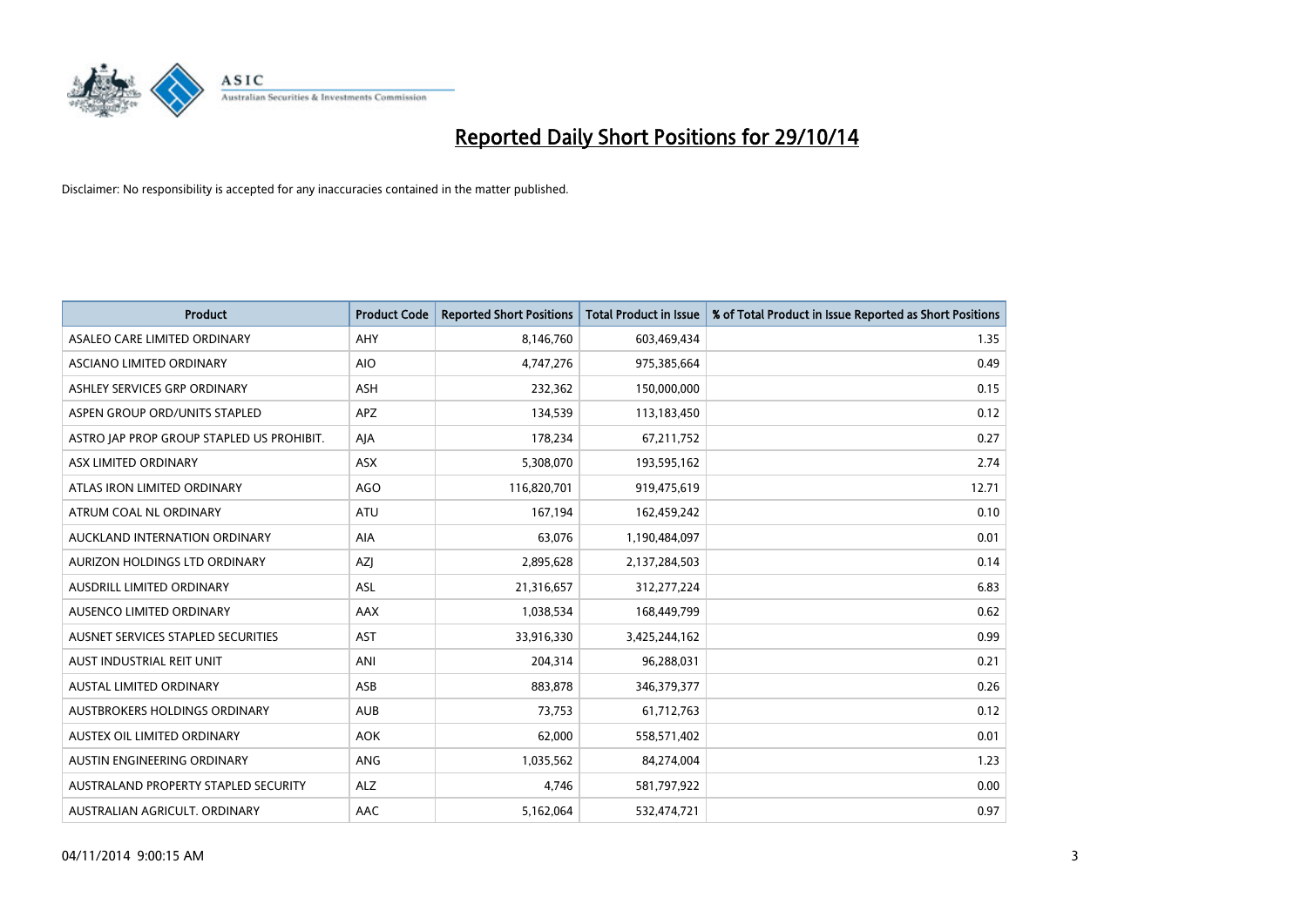

| <b>Product</b>                    | <b>Product Code</b> | <b>Reported Short Positions</b> | <b>Total Product in Issue</b> | % of Total Product in Issue Reported as Short Positions |
|-----------------------------------|---------------------|---------------------------------|-------------------------------|---------------------------------------------------------|
| AUSTRALIAN FOUNDAT, ORDINARY      | AFI                 | 100                             | 1,086,070,669                 | 0.00                                                    |
| AUSTRALIAN PHARM. ORDINARY        | API                 | 10,568,438                      | 488,115,883                   | 2.17                                                    |
| AUSTRALIAN UNITED IN ORDINARY     | <b>AUI</b>          | 526                             | 109,250,613                   | 0.00                                                    |
| AUTOMOTIVE HOLDINGS ORDINARY      | AHE                 | 2,674,209                       | 306,437,941                   | 0.87                                                    |
| AVANCO RESOURCES LTD ORDINARY     | AVB                 | 3,207,953                       | 1,661,675,855                 | 0.19                                                    |
| AVEO GROUP STAPLED SECURITIES     | AOG                 | 4,728,630                       | 499,611,460                   | 0.95                                                    |
| AWE LIMITED ORDINARY              | <b>AWE</b>          | 1,864,301                       | 525,861,050                   | 0.35                                                    |
| AZONTO PET LTD ORDINARY           | APY                 | $\mathbf{1}$                    | 1,159,375,100                 | 0.00                                                    |
| AZUMAH RESOURCES ORDINARY         | <b>AZM</b>          | $\mathbf{1}$                    | 388,816,919                   | 0.00                                                    |
| <b>BANDANNA ENERGY ORDINARY</b>   | <b>BND</b>          | 17,540,654                      | 528,481,199                   | 3.32                                                    |
| BANK OF QUEENSLAND. ORDINARY      | <b>BOQ</b>          | 2,008,965                       | 363,416,835                   | 0.55                                                    |
| <b>BASE RES LIMITED ORDINARY</b>  | <b>BSE</b>          | 5,501,878                       | 561,840,029                   | 0.98                                                    |
| <b>BATHURST RES LTD. ORDINARY</b> | <b>BRL</b>          | 300,729                         | 947,828,434                   | 0.03                                                    |
| <b>BC IRON LIMITED ORDINARY</b>   | <b>BCI</b>          | 9,375,656                       | 191,691,179                   | 4.89                                                    |
| BEACH ENERGY LIMITED ORDINARY     | <b>BPT</b>          | 12,002,282                      | 1,297,496,886                 | 0.93                                                    |
| BEADELL RESOURCE LTD ORDINARY     | <b>BDR</b>          | 52,227,855                      | 798,657,280                   | 6.54                                                    |
| BEGA CHEESE LTD ORDINARY          | <b>BGA</b>          | 2,192,446                       | 152,602,945                   | 1.44                                                    |
| BENDIGO AND ADELAIDE ORDINARY     | <b>BEN</b>          | 15,532,834                      | 450,887,389                   | 3.44                                                    |
| BENTHAM IMF LTD ORDINARY          | <b>IMF</b>          | 4,513,967                       | 166,580,957                   | 2.71                                                    |
| BERKELEY RESOURCES ORDINARY       | <b>BKY</b>          | 77,000                          | 180,361,323                   | 0.04                                                    |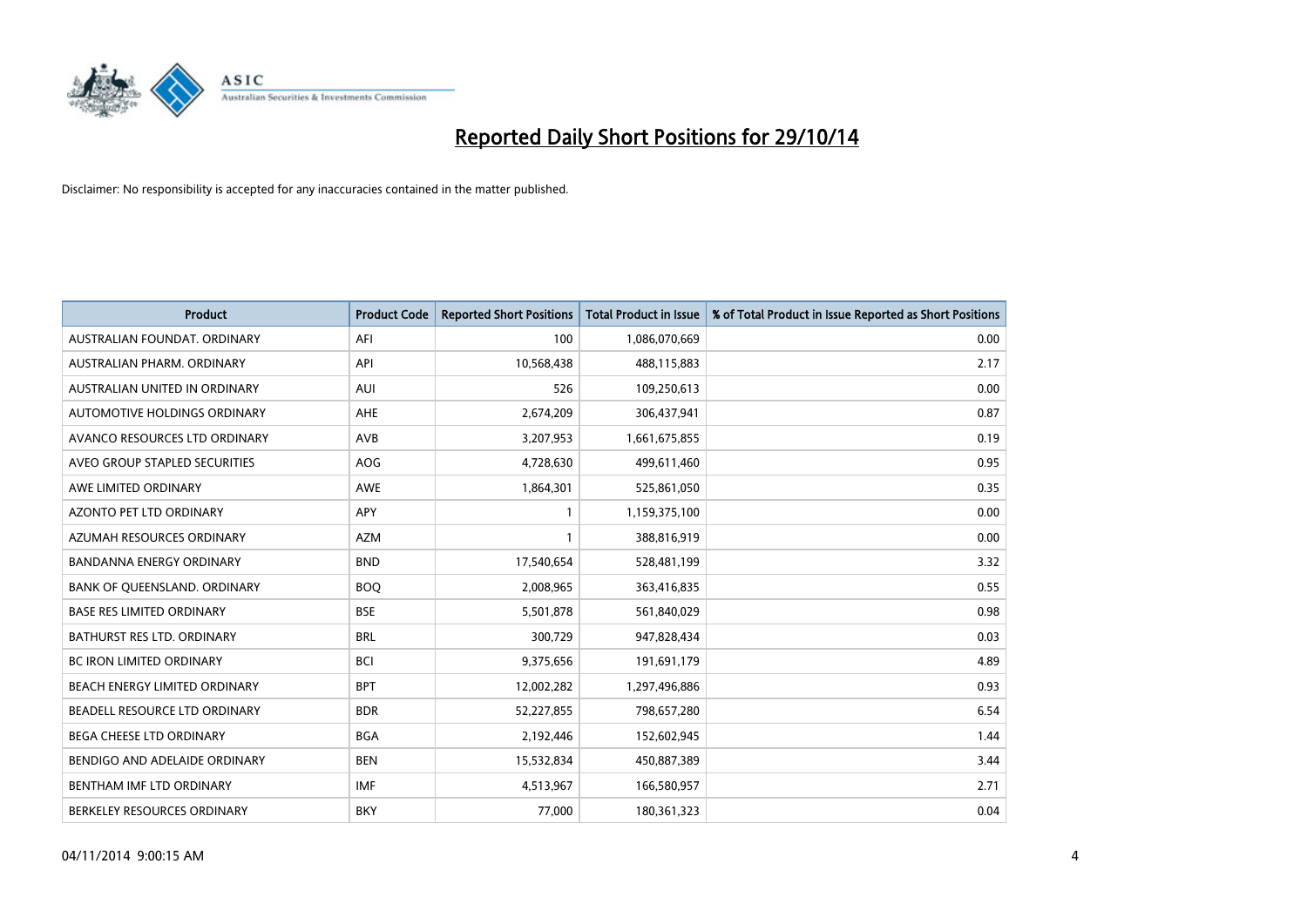

| <b>Product</b>                                | <b>Product Code</b> | <b>Reported Short Positions</b> | <b>Total Product in Issue</b> | % of Total Product in Issue Reported as Short Positions |
|-----------------------------------------------|---------------------|---------------------------------|-------------------------------|---------------------------------------------------------|
| BETASHARESCASHETF ETF UNITS                   | AAA                 | 700                             | 12,076,812                    | 0.01                                                    |
| <b>BHP BILLITON LIMITED ORDINARY</b>          | <b>BHP</b>          | 15,909,867                      | 3,211,691,105                 | 0.50                                                    |
| <b>BIGAIR GROUP LIMITED ORDINARY</b>          | <b>BGL</b>          | 49,160                          | 172,872,340                   | 0.03                                                    |
| <b>BILLABONG ORDINARY</b>                     | <b>BBG</b>          | 9,157,830                       | 990,370,034                   | 0.92                                                    |
| BIRIMIAN GOLD LTD ORDINARY                    | <b>BGS</b>          | 450,000                         | 864,981,654                   | 0.05                                                    |
| <b>BLACKHAM RESOURCES ORDINARY</b>            | <b>BLK</b>          | 598,899                         | 118,939,533                   | 0.50                                                    |
| <b>BLACKMORES LIMITED ORDINARY</b>            | <b>BKL</b>          | 13,017                          | 17,224,199                    | 0.08                                                    |
| <b>BLACKTHORN RESOURCES ORD US PROHIBITED</b> | <b>BTR</b>          | 11,369                          | 164,285,950                   | 0.01                                                    |
| <b>BLUESCOPE STEEL LTD ORDINARY</b>           | <b>BSL</b>          | 6,452,047                       | 559,227,871                   | 1.15                                                    |
| <b>BOART LONGYEAR ORDINARY</b>                | <b>BLY</b>          | 22,358,770                      | 502,488,790                   | 4.45                                                    |
| BORAL LIMITED, ORDINARY                       | <b>BLD</b>          | 15,430,286                      | 782,736,249                   | 1.97                                                    |
| <b>BRADKEN LIMITED ORDINARY</b>               | <b>BKN</b>          | 6,634,463                       | 171,027,249                   | 3.88                                                    |
| <b>BRAMBLES LIMITED ORDINARY</b>              | <b>BXB</b>          | 2,346,624                       | 1,566,077,519                 | 0.15                                                    |
| BREVILLE GROUP LTD ORDINARY                   | <b>BRG</b>          | 4,746,244                       | 130,095,322                   | 3.65                                                    |
| BRICKWORKS LIMITED ORDINARY                   | <b>BKW</b>          | 191,158                         | 148,403,478                   | 0.13                                                    |
| BT INVESTMENT MNGMNT ORDINARY                 | <b>BTT</b>          | 105,293                         | 284,384,906                   | 0.04                                                    |
| <b>BURSON GROUP LTD ORDINARY</b>              | <b>BAP</b>          | 1,576,909                       | 163,585,666                   | 0.96                                                    |
| <b>BURU ENERGY ORDINARY</b>                   | <b>BRU</b>          | 19,431,304                      | 339,997,078                   | 5.72                                                    |
| <b>BWP TRUST ORDINARY UNITS</b>               | <b>BWP</b>          | 9,383,867                       | 639,724,826                   | 1.47                                                    |
| CABCHARGE AUSTRALIA ORDINARY                  | CAB                 | 8,191,027                       | 120,430,683                   | 6.80                                                    |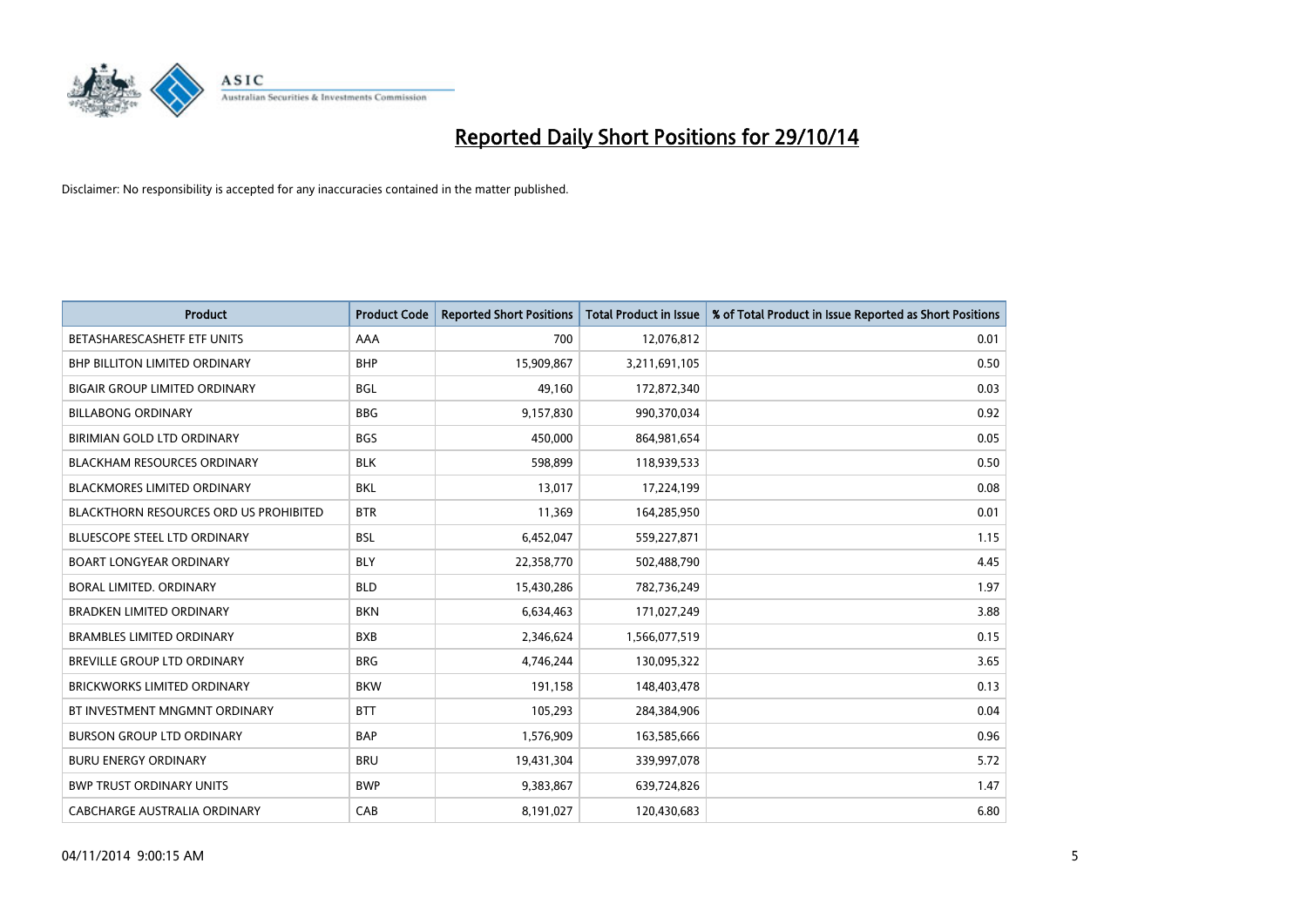

| <b>Product</b>                          | <b>Product Code</b> | <b>Reported Short Positions</b> | <b>Total Product in Issue</b> | % of Total Product in Issue Reported as Short Positions |
|-----------------------------------------|---------------------|---------------------------------|-------------------------------|---------------------------------------------------------|
| <b>CADENCE CAPITAL ORDINARY</b>         | <b>CDM</b>          | 145,932                         | 199,741,743                   | 0.07                                                    |
| CALTEX AUSTRALIA ORDINARY               | <b>CTX</b>          | 1,347,366                       | 270,000,000                   | 0.50                                                    |
| CAPE LAMBERT RES LTD ORDINARY           | <b>CFE</b>          | 280,137                         | 626,686,586                   | 0.04                                                    |
| <b>CAPITOL HEALTH ORDINARY</b>          | CAI                 | 573,587                         | 431,517,271                   | 0.13                                                    |
| <b>CARDNO LIMITED ORDINARY</b>          | CDD                 | 8,301,555                       | 164,112,901                   | 5.06                                                    |
| <b>CARINDALE PROPERTY UNIT</b>          | <b>CDP</b>          | 5,026                           | 70,000,000                    | 0.01                                                    |
| CARNARVON PETROLEUM ORDINARY            | <b>CVN</b>          | 2,084,679                       | 987,284,254                   | 0.21                                                    |
| CARSALES.COM LTD ORDINARY               | <b>CRZ</b>          | 15,155,666                      | 238,836,279                   | 6.35                                                    |
| <b>CASH CONVERTERS ORDINARY</b>         | CCV                 | 7,490,047                       | 431,476,525                   | 1.74                                                    |
| CEDAR WOODS PROP. ORDINARY              | <b>CWP</b>          | 140,581                         | 78,336,371                    | 0.18                                                    |
| CENTRAL PETROLEUM ORDINARY              | <b>CTP</b>          | 376,858                         | 368,718,957                   | 0.10                                                    |
| CFS RETAIL TRUST GRP STAPLED SECURITIES | <b>CFX</b>          | 24,036,882                      | 3,050,355,727                 | 0.79                                                    |
| <b>CHALLENGER LIMITED ORDINARY</b>      | <b>CGF</b>          | 425,556                         | 569,725,821                   | 0.07                                                    |
| <b>CHANDLER MACLEOD LTD ORDINARY</b>    | <b>CMG</b>          | 1,095                           | 547,985,086                   | 0.00                                                    |
| CHARTER HALL GROUP STAPLED US PROHIBIT. | <b>CHC</b>          | 465,267                         | 355,015,480                   | 0.13                                                    |
| <b>CHARTER HALL RETAIL UNITS</b>        | <b>CQR</b>          | 14,321,239                      | 372,893,153                   | 3.84                                                    |
| <b>CHORUS LIMITED ORDINARY</b>          | <b>CNU</b>          | 28,765                          | 396,369,767                   | 0.01                                                    |
| CLEARVIEW WEALTH LTD ORDINARY           | <b>CVW</b>          | 9,721                           | 578,453,260                   | 0.00                                                    |
| CLINUVEL PHARMACEUT, ORDINARY           | <b>CUV</b>          | 11,361                          | 42,466,435                    | 0.03                                                    |
| COAL OF AFRICA LTD ORDINARY             | <b>CZA</b>          | 426                             | 1,048,368,613                 | 0.00                                                    |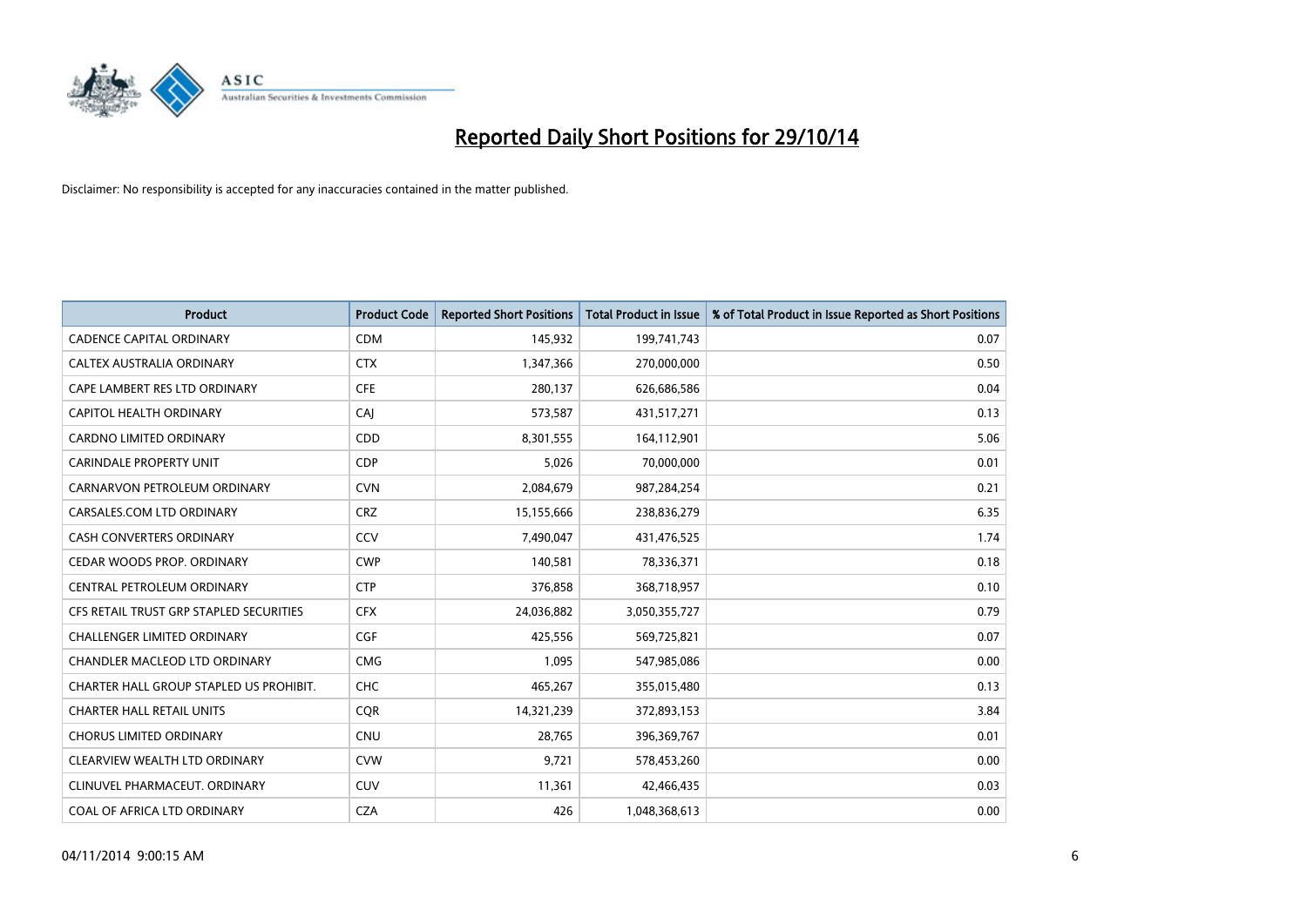

| <b>Product</b>                          | <b>Product Code</b> | <b>Reported Short Positions</b> | <b>Total Product in Issue</b> | % of Total Product in Issue Reported as Short Positions |
|-----------------------------------------|---------------------|---------------------------------|-------------------------------|---------------------------------------------------------|
| <b>COALSPUR MINES LTD ORDINARY</b>      | <b>CPL</b>          | 1,145,906                       | 641,544,455                   | 0.18                                                    |
| COCA-COLA AMATIL ORDINARY               | <b>CCL</b>          | 29,716,607                      | 763,590,249                   | 3.89                                                    |
| <b>COCHLEAR LIMITED ORDINARY</b>        | <b>COH</b>          | 6,474,374                       | 57,081,775                    | 11.34                                                   |
| <b>COCKATOO COAL ORDINARY</b>           | <b>COK</b>          | 167,987                         | 4,560,196,928                 | 0.00                                                    |
| <b>CODAN LIMITED ORDINARY</b>           | <b>CDA</b>          | 292,812                         | 176,969,924                   | 0.17                                                    |
| <b>COFFEY INTERNATIONAL ORDINARY</b>    | COF                 | 6,077                           | 255,833,165                   | 0.00                                                    |
| <b>COKAL LTD ORDINARY</b>               | <b>CKA</b>          | 6,820                           | 471,487,926                   | 0.00                                                    |
| <b>COLLECTION HOUSE ORDINARY</b>        | <b>CLH</b>          | 3,638,525                       | 130,443,227                   | 2.79                                                    |
| <b>COLLINS FOODS LTD ORDINARY</b>       | <b>CKF</b>          | 100,000                         | 93,000,003                    | 0.11                                                    |
| COMMONWEALTH BANK, ORDINARY             | <b>CBA</b>          | 22,785,367                      | 1,621,319,194                 | 1.41                                                    |
| <b>COMPASS RESOURCES ORDINARY</b>       | <b>CMR</b>          | 7,472                           | 1,403,744,100                 | 0.00                                                    |
| <b>COMPUTERSHARE LTD ORDINARY</b>       | <b>CPU</b>          | 4,596,621                       | 556,203,079                   | 0.83                                                    |
| <b>COOPER ENERGY LTD ORDINARY</b>       | <b>COE</b>          | 281,227                         | 329,235,509                   | 0.09                                                    |
| CORP TRAVEL LIMITED ORDINARY            | <b>CTD</b>          | 225,279                         | 90,517,621                    | 0.25                                                    |
| <b>COVER-MORE GRP LTD ORDINARY</b>      | <b>CVO</b>          | 5,164,438                       | 317,750,000                   | 1.63                                                    |
| <b>CREDIT CORP GROUP ORDINARY</b>       | <b>CCP</b>          | 523,997                         | 46,296,407                    | 1.13                                                    |
| <b>CROMWELL PROP STAPLED SECURITIES</b> | <b>CMW</b>          | 9,220,625                       | 1,733,132,163                 | 0.53                                                    |
| <b>CROWE HORWATH AUS ORDINARY</b>       | <b>CRH</b>          | 1,327,438                       | 273,005,429                   | 0.49                                                    |
| <b>CROWN RESORTS LTD ORDINARY</b>       | <b>CWN</b>          | 9,818,160                       | 728,394,185                   | 1.35                                                    |
| <b>CSG LIMITED ORDINARY</b>             | CSV                 | 251,979                         | 279,648,511                   | 0.09                                                    |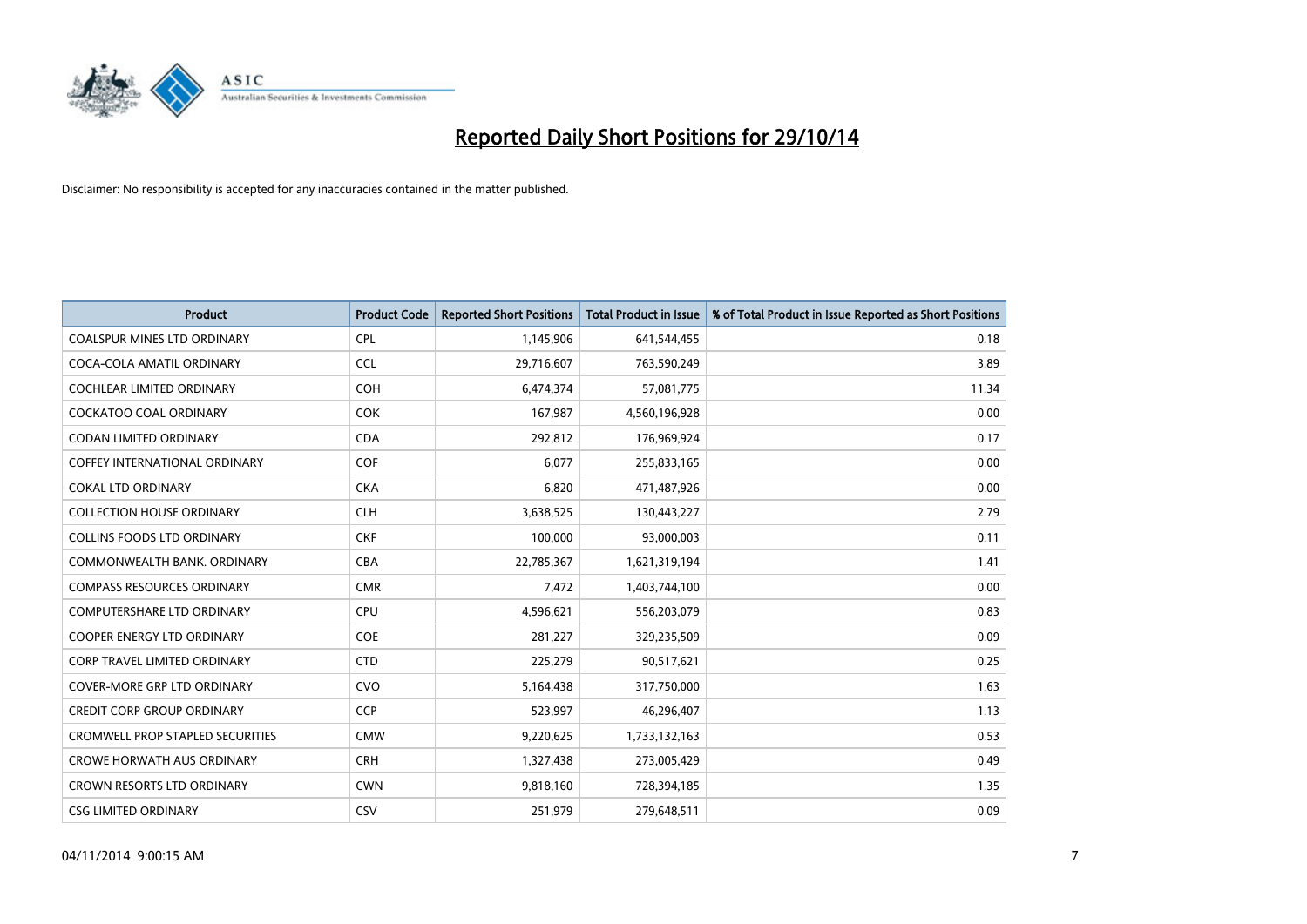

| <b>Product</b>                     | <b>Product Code</b> | <b>Reported Short Positions</b> | <b>Total Product in Issue</b> | % of Total Product in Issue Reported as Short Positions |
|------------------------------------|---------------------|---------------------------------|-------------------------------|---------------------------------------------------------|
| <b>CSL LIMITED ORDINARY</b>        | <b>CSL</b>          | 1,528,462                       | 474,503,048                   | 0.32                                                    |
| <b>CSR LIMITED ORDINARY</b>        | <b>CSR</b>          | 14,821,965                      | 506,000,315                   | 2.93                                                    |
| <b>CUDECO LIMITED ORDINARY</b>     | CDU                 | 9,602,246                       | 235,425,143                   | 4.08                                                    |
| DATA#3 LIMITED ORDINARY            | <b>DTL</b>          | 77,486                          | 153,974,950                   | 0.05                                                    |
| DECMIL GROUP LIMITED ORDINARY      | <b>DCG</b>          | 1,672,281                       | 168,657,794                   | 0.99                                                    |
| DEEP YELLOW LIMITED ORDINARY       | <b>DYL</b>          | 1,002                           | 1,891,196,227                 | 0.00                                                    |
| DEVINE LIMITED ORDINARY            | <b>DVN</b>          | 17,863                          | 158,730,556                   | 0.01                                                    |
| DEXUS PROPERTY GROUP STAPLED UNITS | <b>DXS</b>          | 16,877,787                      | 5,433,110,810                 | 0.31                                                    |
| DICK SMITH HLDGS ORDINARY          | <b>DSH</b>          | 17,378,115                      | 236,511,364                   | 7.35                                                    |
| DISCOVERY METALS LTD ORDINARY      | <b>DML</b>          | 1,277,631                       | 644,039,581                   | 0.20                                                    |
| DOMINO PIZZA ENTERPR ORDINARY      | <b>DMP</b>          | 901,940                         | 86,160,773                    | 1.05                                                    |
| DONACO INTERNATIONAL ORDINARY      | <b>DNA</b>          | 6,521,079                       | 461,278,352                   | 1.41                                                    |
| DOWNER EDI LIMITED ORDINARY        | <b>DOW</b>          | 23,181,404                      | 435,399,975                   | 5.32                                                    |
| DRILLSEARCH ENERGY ORDINARY        | <b>DLS</b>          | 16,556,874                      | 460,889,691                   | 3.59                                                    |
| DUET GROUP STAPLED US PROHIBIT.    | <b>DUE</b>          | 10,680,052                      | 1,327,719,444                 | 0.80                                                    |
| DULUXGROUP LIMITED ORDINARY        | <b>DLX</b>          | 3,425,879                       | 383,503,942                   | 0.89                                                    |
| <b>DWS LTD ORDINARY</b>            | <b>DWS</b>          | 121,259                         | 132,362,763                   | 0.09                                                    |
| ECHO ENTERTAINMENT ORDINARY        | <b>EGP</b>          | 3,641,230                       | 825,672,730                   | 0.44                                                    |
| <b>ELDERS LIMITED ORDINARY</b>     | <b>ELD</b>          | 29,598,097                      | 837,232,507                   | 3.54                                                    |
| ELEMENTAL MINERALS ORDINARY        | <b>ELM</b>          | 94,536                          | 368,273,957                   | 0.03                                                    |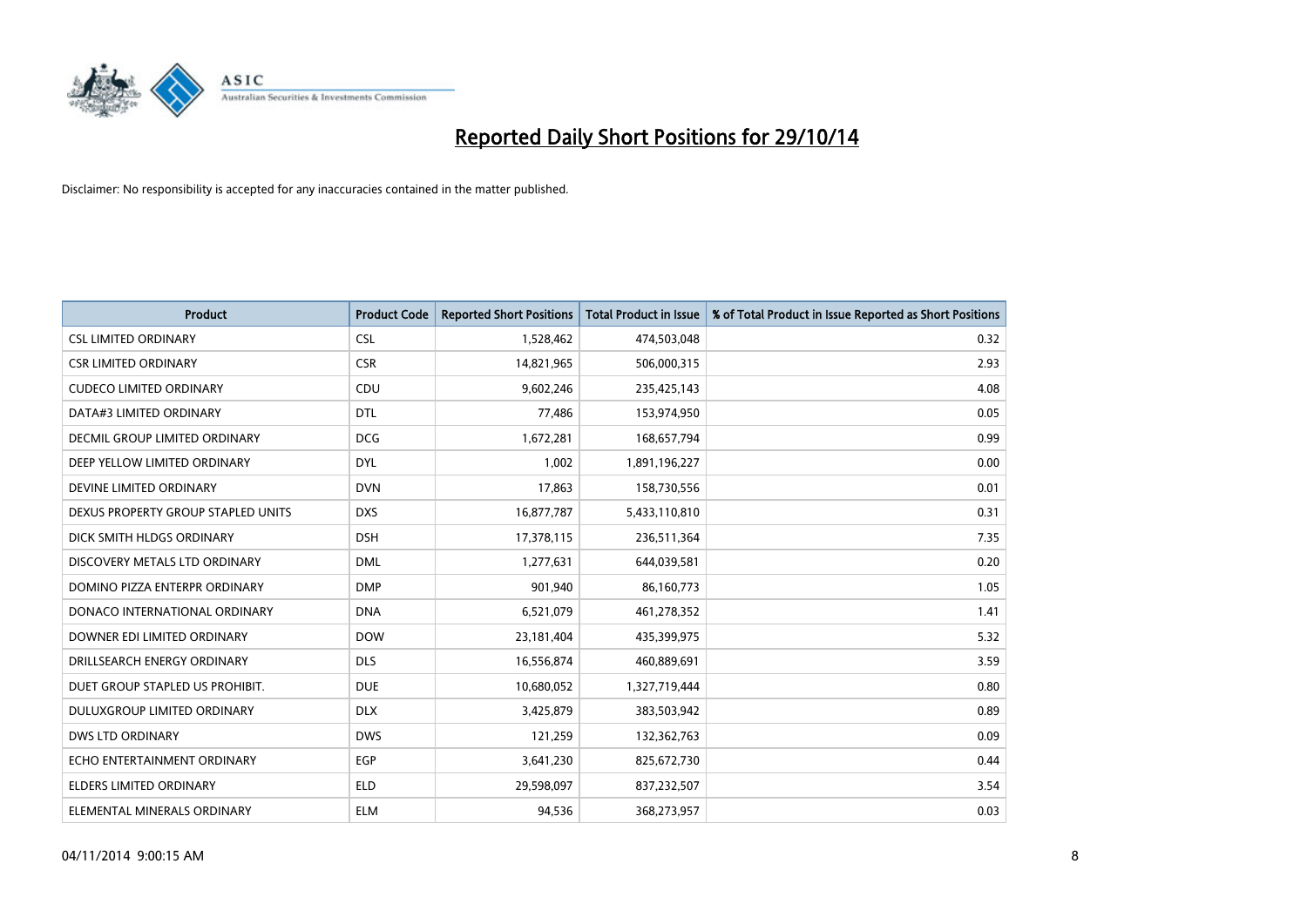

| <b>Product</b>                         | <b>Product Code</b> | <b>Reported Short Positions</b> | <b>Total Product in Issue</b> | % of Total Product in Issue Reported as Short Positions |
|----------------------------------------|---------------------|---------------------------------|-------------------------------|---------------------------------------------------------|
| <b>EMECO HOLDINGS ORDINARY</b>         | <b>EHL</b>          | 8,670,922                       | 599,675,707                   | 1.45                                                    |
| ENERGY RESOURCES ORDINARY 'A'          | ERA                 | 11,712,133                      | 517,725,062                   | 2.26                                                    |
| <b>ENERGY WORLD CORPOR, ORDINARY</b>   | <b>EWC</b>          | 45,955,379                      | 1,734,166,672                 | 2.65                                                    |
| ENVESTRA LIMITED ORDINARY              | <b>ENV</b>          | 76,856                          | 1,796,808,474                 | 0.00                                                    |
| EQUATORIAL RES LTD ORDINARY            | EQX                 | 174                             | 122,185,353                   | 0.00                                                    |
| EQUITY TRUSTEES ORDINARY               | EQT                 | 28,634                          | 19,269,445                    | 0.15                                                    |
| ERM POWER LIMITED ORDINARY             | <b>EPW</b>          | 430,474                         | 240,826,607                   | 0.18                                                    |
| EVOLUTION MINING LTD ORDINARY          | <b>EVN</b>          | 43,979,077                      | 714,921,647                   | 6.15                                                    |
| FAIRFAX MEDIA LTD ORDINARY             | <b>FXI</b>          | 57,365,086                      | 2,351,955,725                 | 2.44                                                    |
| <b>FANTASTIC HOLDINGS ORDINARY</b>     | <b>FAN</b>          | 14,643                          | 103,068,398                   | 0.01                                                    |
| FAR LTD ORDINARY                       | FAR                 | 6,741,261                       | 3,126,808,427                 | 0.22                                                    |
| FEDERATION CNTRES ORD/UNIT STAPLED SEC | <b>FDC</b>          | 1,187,173                       | 1,427,641,565                 | 0.08                                                    |
| FISHER & PAYKEL H. ORDINARY            | <b>FPH</b>          | 7,784                           | 556,360,352                   | 0.00                                                    |
| FLEETWOOD CORP ORDINARY                | <b>FWD</b>          | 1,629,505                       | 60,679,412                    | 2.69                                                    |
| FLETCHER BUILDING ORDINARY             | <b>FBU</b>          | 1,583,948                       | 687,854,788                   | 0.23                                                    |
| FLEXIGROUP LIMITED ORDINARY            | <b>FXL</b>          | 5,151,985                       | 304,096,060                   | 1.69                                                    |
| FLIGHT CENTRE TRAVEL ORDINARY          | <b>FLT</b>          | 6,473,366                       | 100,706,641                   | 6.43                                                    |
| FLINDERS MINES LTD ORDINARY            | <b>FMS</b>          | 420,990                         | 2,400,995,602                 | 0.02                                                    |
| <b>FOCUS MINERALS LTD ORDINARY</b>     | <b>FML</b>          | 7,967,713                       | 9,137,375,877                 | 0.09                                                    |
| FOLKESTONE EDU TRUST UNITS             | <b>FET</b>          | 899,385                         | 205,992,922                   | 0.44                                                    |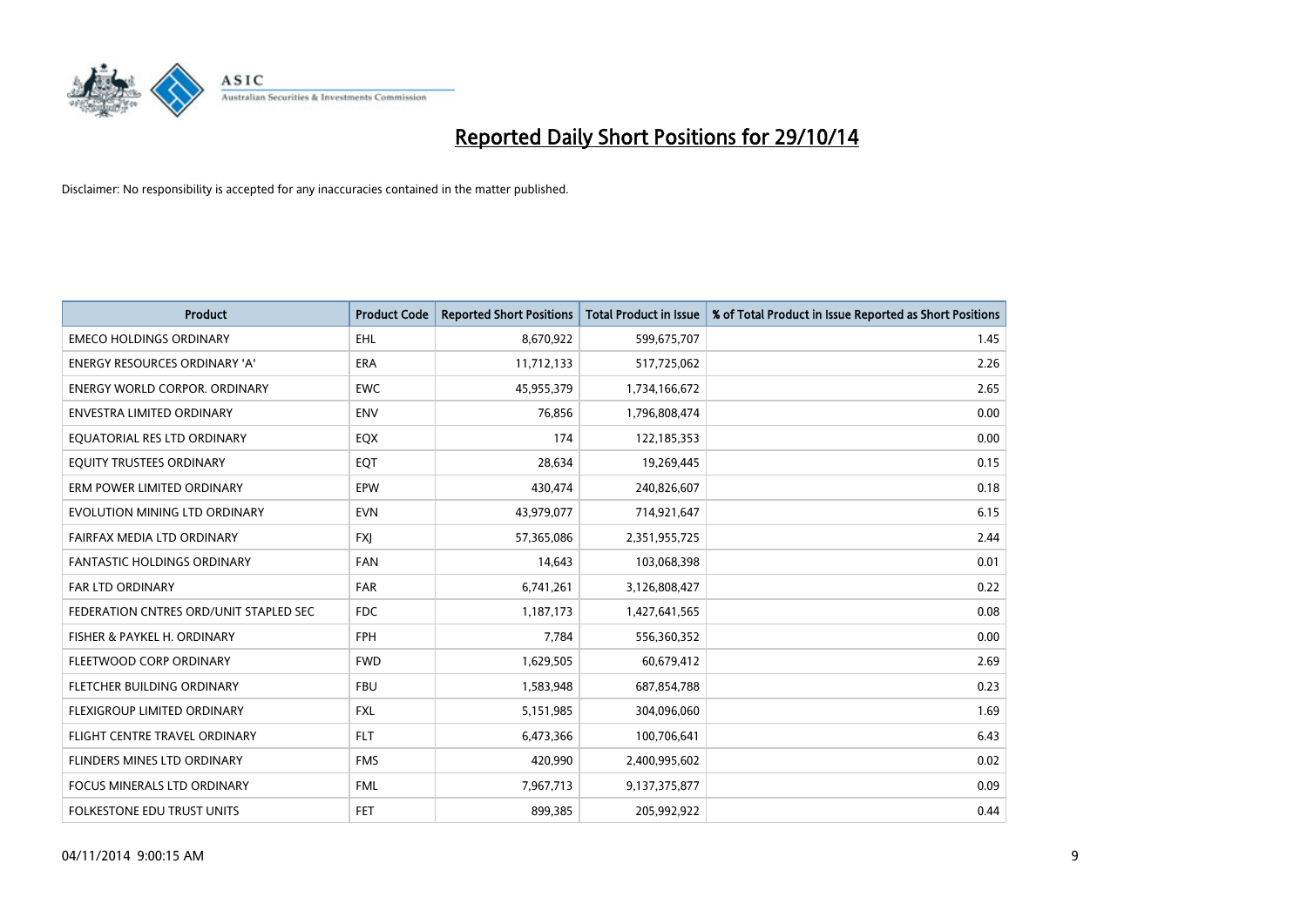

| <b>Product</b>                             | <b>Product Code</b> | <b>Reported Short Positions</b> | <b>Total Product in Issue</b> | % of Total Product in Issue Reported as Short Positions |
|--------------------------------------------|---------------------|---------------------------------|-------------------------------|---------------------------------------------------------|
| FONTERRA SHARE FUND ORDINARY UNITS         | <b>FSF</b>          | 83                              | 119,965,742                   | 0.00                                                    |
| FORTESCUE METALS GRP ORDINARY              | <b>FMG</b>          | 287,920,788                     | 3,113,798,151                 | 9.25                                                    |
| FREEDOM FOOD LTD ORDINARY                  | <b>FNP</b>          | 49,649                          | 152,085,470                   | 0.03                                                    |
| FUNTASTIC LIMITED ORDINARY                 | <b>FUN</b>          | 370,000                         | 669,869,723                   | 0.06                                                    |
| <b>G.U.D. HOLDINGS ORDINARY</b>            | GUD                 | 2,617,337                       | 70,939,492                    | 3.69                                                    |
| <b>G8 EDUCATION LIMITED ORDINARY</b>       | <b>GEM</b>          | 11,031,042                      | 353,691,630                   | 3.12                                                    |
| <b>GALAXY RESOURCES ORDINARY</b>           | <b>GXY</b>          | 1,486,403                       | 1,064,496,654                 | 0.14                                                    |
| <b>GBST HOLDINGS ORDINARY</b>              | <b>GBT</b>          | 12,370                          | 66,561,725                    | 0.02                                                    |
| <b>GDI PROPERTY GRP STAPLED SECURITIES</b> | GDI                 | 363,731                         | 567,575,025                   | 0.06                                                    |
| <b>GENTRACK GROUP LTD ORDINARY</b>         | <b>GTK</b>          | 2,923                           | 72,699,510                    | 0.00                                                    |
| <b>GENWORTH MORTGAGE ORDINARY</b>          | <b>GMA</b>          | 4,508,349                       | 650,000,000                   | 0.69                                                    |
| <b>GEODYNAMICS LIMITED ORDINARY</b>        | GDY                 | 819                             | 435,880,130                   | 0.00                                                    |
| <b>GINDALBIE METALS LTD ORDINARY</b>       | GBG                 | 34,237,690                      | 1,495,306,811                 | 2.29                                                    |
| <b>GOLD ROAD RES LTD ORDINARY</b>          | GOR                 | 1,026,924                       | 592,811,895                   | 0.17                                                    |
| <b>GOODMAN FIELDER, ORDINARY</b>           | <b>GFF</b>          | 4,688,181                       | 1,955,559,207                 | 0.24                                                    |
| <b>GOODMAN GROUP STAPLED</b>               | <b>GMG</b>          | 5,229,269                       | 1,745,460,061                 | 0.30                                                    |
| <b>GPT GROUP STAPLED SEC.</b>              | <b>GPT</b>          | 5,172,563                       | 1,685,460,955                 | 0.31                                                    |
| <b>GPT METRO OFFICE FND UNITS</b>          | <b>GMF</b>          | 50,686                          | 127,600,500                   | 0.04                                                    |
| <b>GRAINCORP LIMITED A CLASS ORDINARY</b>  | <b>GNC</b>          | 10,135,708                      | 228,855,628                   | 4.43                                                    |
| <b>GRANGE RESOURCES. ORDINARY</b>          | GRR                 | 8,377,808                       | 1,157,097,869                 | 0.72                                                    |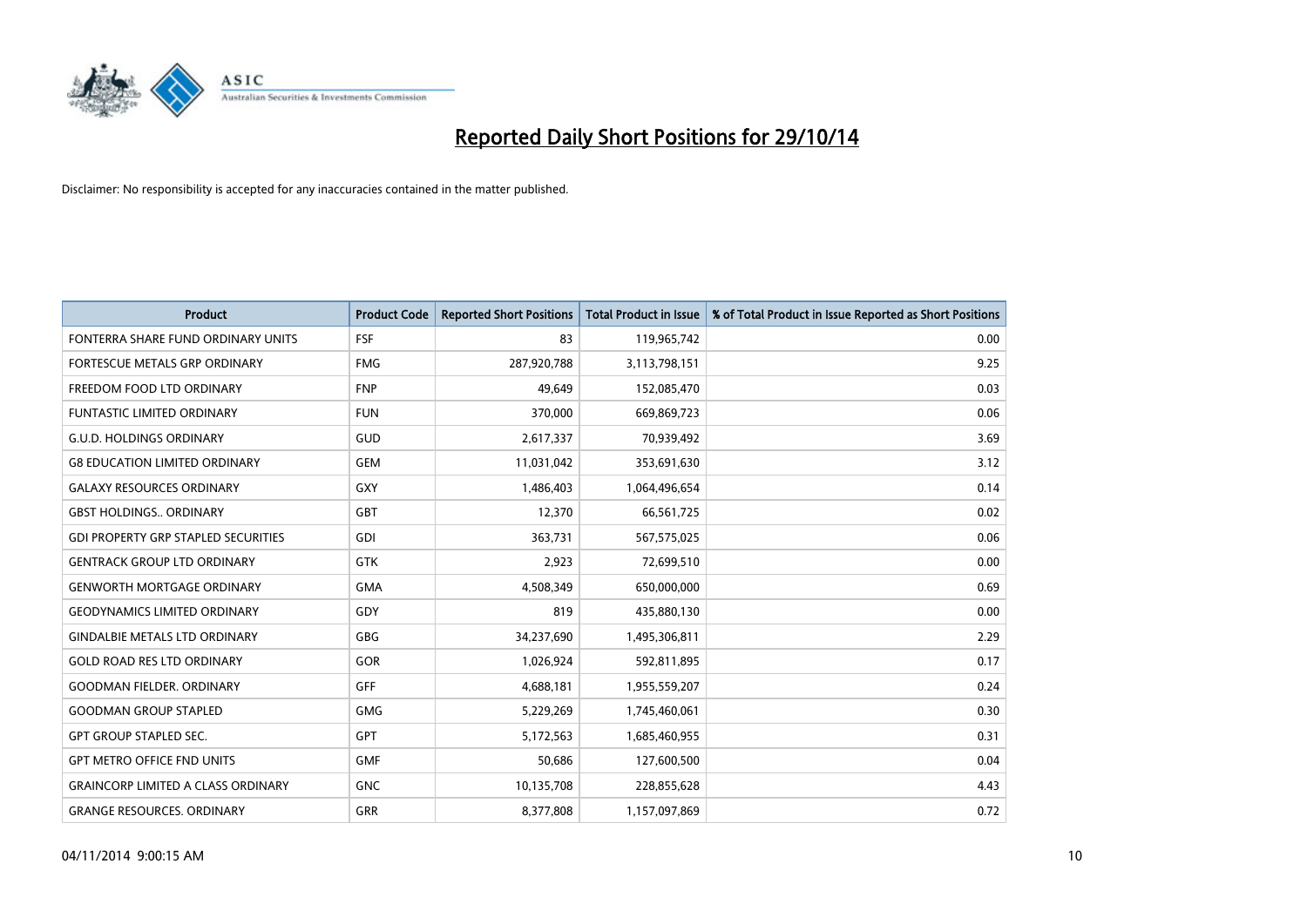

| <b>Product</b>                                   | <b>Product Code</b> | <b>Reported Short Positions</b> | <b>Total Product in Issue</b> | % of Total Product in Issue Reported as Short Positions |
|--------------------------------------------------|---------------------|---------------------------------|-------------------------------|---------------------------------------------------------|
| <b>GREENCROSS LIMITED ORDINARY</b>               | <b>GXL</b>          | 2,011,553                       | 111,447,503                   | 1.80                                                    |
| <b>GREENLAND MIN EN LTD ORDINARY</b>             | GGG                 | 584,837                         | 669,389,552                   | 0.09                                                    |
| <b>GREENLAND MIN EN LTD RIGHTS 26-JUN-14</b>     | GGGR                | 3,842                           | 88,685,050                    | 0.00                                                    |
| <b>GROWTHPOINT PROPERTY ORD/UNIT STAPLED SEC</b> | GOZ                 | 1,837,308                       | 554,562,240                   | 0.33                                                    |
| <b>GRYPHON MINERALS LTD ORDINARY</b>             | GRY                 | 2,347,277                       | 401,115,935                   | 0.59                                                    |
| <b>GUILDFORD COAL LTD ORDINARY</b>               | <b>GUF</b>          | 552,501                         | 845,205,594                   | 0.07                                                    |
| <b>GWA GROUP LTD ORDINARY</b>                    | <b>GWA</b>          | 13,928,136                      | 306,533,770                   | 4.54                                                    |
| HANSEN TECHNOLOGIES ORDINARY                     | <b>HSN</b>          | 5,677                           | 163,214,381                   | 0.00                                                    |
| <b>HARVEY NORMAN ORDINARY</b>                    | <b>HVN</b>          | 49,494,730                      | 1,062,316,784                 | 4.66                                                    |
| HEALTHSCOPE LIMITED. ORDINARY                    | <b>HSO</b>          | 2,745,680                       | 1,732,094,838                 | 0.16                                                    |
| <b>HENDERSON GROUP CDI 1:1</b>                   | <b>HGG</b>          | 6,687,110                       | 743,750,462                   | 0.90                                                    |
| HFA HOLDINGS LIMITED ORDINARY                    | <b>HFA</b>          | 3,809                           | 162,147,897                   | 0.00                                                    |
| <b>HIGHLANDS PACIFIC ORDINARY</b>                | <b>HIG</b>          | 3,153                           | 918,694,336                   | 0.00                                                    |
| HILLGROVE RES LTD ORDINARY                       | <b>HGO</b>          | 96,258                          | 147,711,123                   | 0.07                                                    |
| <b>HILLS LTD ORDINARY</b>                        | <b>HIL</b>          | 945,667                         | 231,985,526                   | 0.41                                                    |
| HORIZON OIL LIMITED ORDINARY                     | <b>HZN</b>          | 34,262,876                      | 1,301,981,265                 | 2.63                                                    |
| HUON AQUACULTURE GRP ORDINARY                    | <b>HUO</b>          | 178,103                         | 87,337,207                    | 0.20                                                    |
| <b>ICAR ASIA LTD ORDINARY</b>                    | ICQ                 | 316,271                         | 193,188,846                   | 0.16                                                    |
| <b>ICON ENERGY LIMITED ORDINARY</b>              | <b>ICN</b>          | 100,000                         | 615,774,351                   | 0.02                                                    |
| <b>IINET LIMITED ORDINARY</b>                    | <b>IIN</b>          | 4,416,853                       | 162,163,526                   | 2.72                                                    |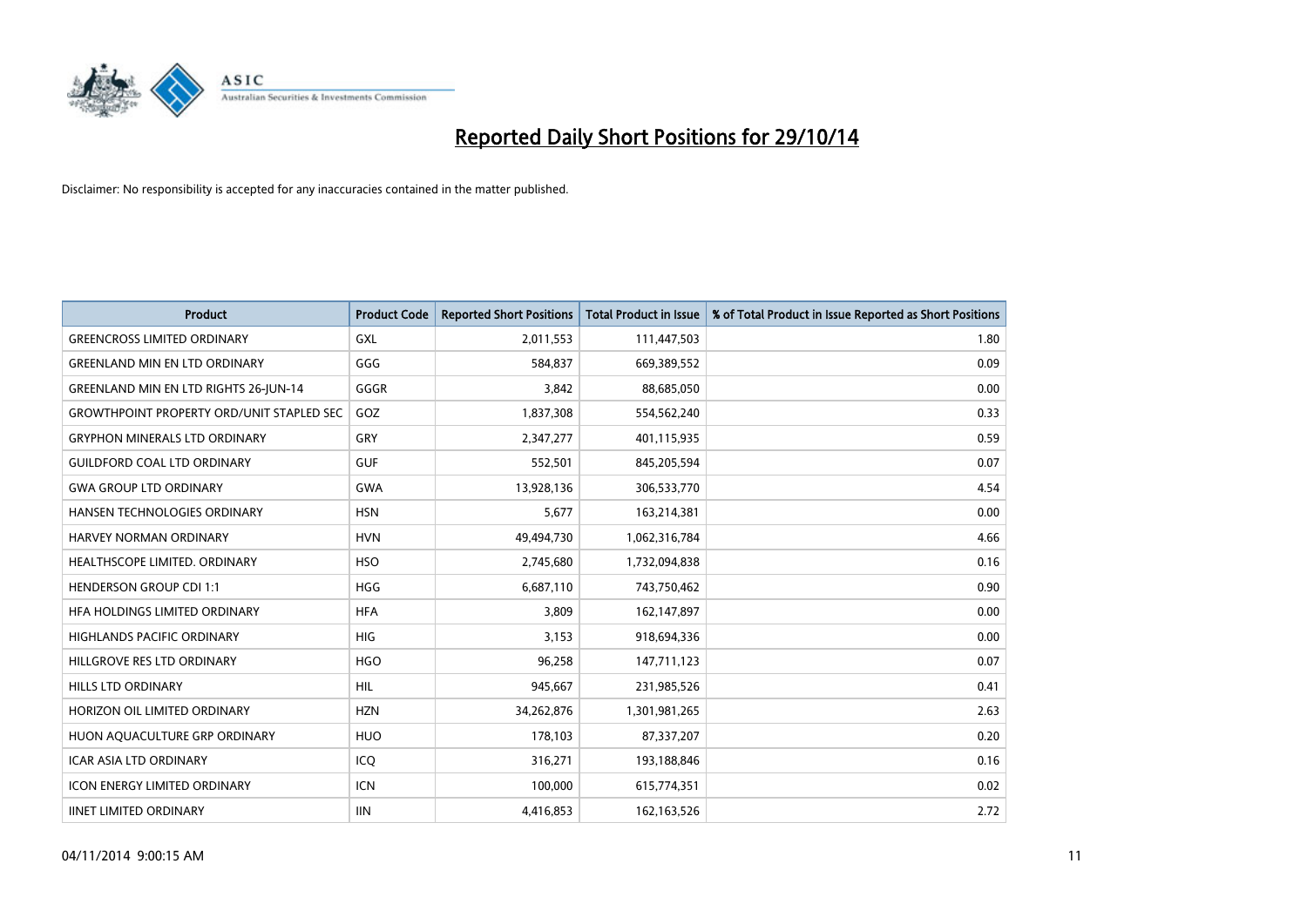

| <b>Product</b>                                | <b>Product Code</b> | <b>Reported Short Positions</b> | <b>Total Product in Issue</b> | % of Total Product in Issue Reported as Short Positions |
|-----------------------------------------------|---------------------|---------------------------------|-------------------------------|---------------------------------------------------------|
| <b>ILUKA RESOURCES ORDINARY</b>               | ILU                 | 34,655,540                      | 418,700,517                   | 8.28                                                    |
| <b>IMDEX LIMITED ORDINARY</b>                 | <b>IMD</b>          | 2,820,787                       | 216,203,136                   | 1.30                                                    |
| <b>IMX RESOURCES LTD ORDINARY</b>             | <b>IXR</b>          | $\mathbf{1}$                    | 507,497,146                   | 0.00                                                    |
| <b>INCITEC PIVOT ORDINARY</b>                 | IPL                 | 40,197,281                      | 1,654,998,197                 | 2.43                                                    |
| <b>INDEPENDENCE GROUP ORDINARY</b>            | <b>IGO</b>          | 754,445                         | 234,256,573                   | 0.32                                                    |
| <b>INDOPHIL RESOURCES ORDINARY</b>            | <b>IRN</b>          | 4,087,231                       | 1,203,146,194                 | 0.34                                                    |
| <b>INDUSTRIA REIT STAPLED</b>                 | <b>IDR</b>          | 286,815                         | 125,000,001                   | 0.23                                                    |
| <b>INFIGEN ENERGY STAPLED SECURITIES</b>      | <b>IFN</b>          | 2,697,495                       | 767,887,581                   | 0.35                                                    |
| INFOMEDIA LTD ORDINARY                        | <b>IFM</b>          | 866,719                         | 306,954,355                   | 0.28                                                    |
| <b>INGENIA GROUP STAPLED SECURITIES</b>       | <b>INA</b>          | 8,724,438                       | 878,851,911                   | 0.99                                                    |
| <b>INSURANCE AUSTRALIA ORDINARY</b>           | IAG                 | 13,799,711                      | 2,341,618,048                 | 0.59                                                    |
| <b>INTREPID MINES ORDINARY</b>                | IAU                 | 5,032,143                       | 557,654,880                   | 0.90                                                    |
| <b>INVESTA OFFICE FUND STAPLED SECURITIES</b> | <b>IOF</b>          | 876,758                         | 614,047,458                   | 0.14                                                    |
| <b>INVOCARE LIMITED ORDINARY</b>              | <b>IVC</b>          | 5,114,528                       | 110,030,298                   | 4.65                                                    |
| <b>IOOF HOLDINGS LTD ORDINARY</b>             | IFL                 | 12,202,529                      | 300,133,752                   | 4.07                                                    |
| <b>IPROPERTY GROUP LTD ORDINARY</b>           | <b>IPP</b>          | 880,244                         | 181,703,204                   | 0.48                                                    |
| <b>IRESS LIMITED ORDINARY</b>                 | <b>IRE</b>          | 5,538,900                       | 159,097,319                   | 3.48                                                    |
| <b>ISELECT LTD ORDINARY</b>                   | <b>ISU</b>          | 893,201                         | 261,489,894                   | 0.34                                                    |
| <b>ISENTIA GROUP LTD ORDINARY</b>             | <b>ISD</b>          | 414,105                         | 200,000,001                   | 0.21                                                    |
| <b>ISENTRIC LTD. ORDINARY</b>                 | ICU                 | 135,457                         | 76,746,962                    | 0.18                                                    |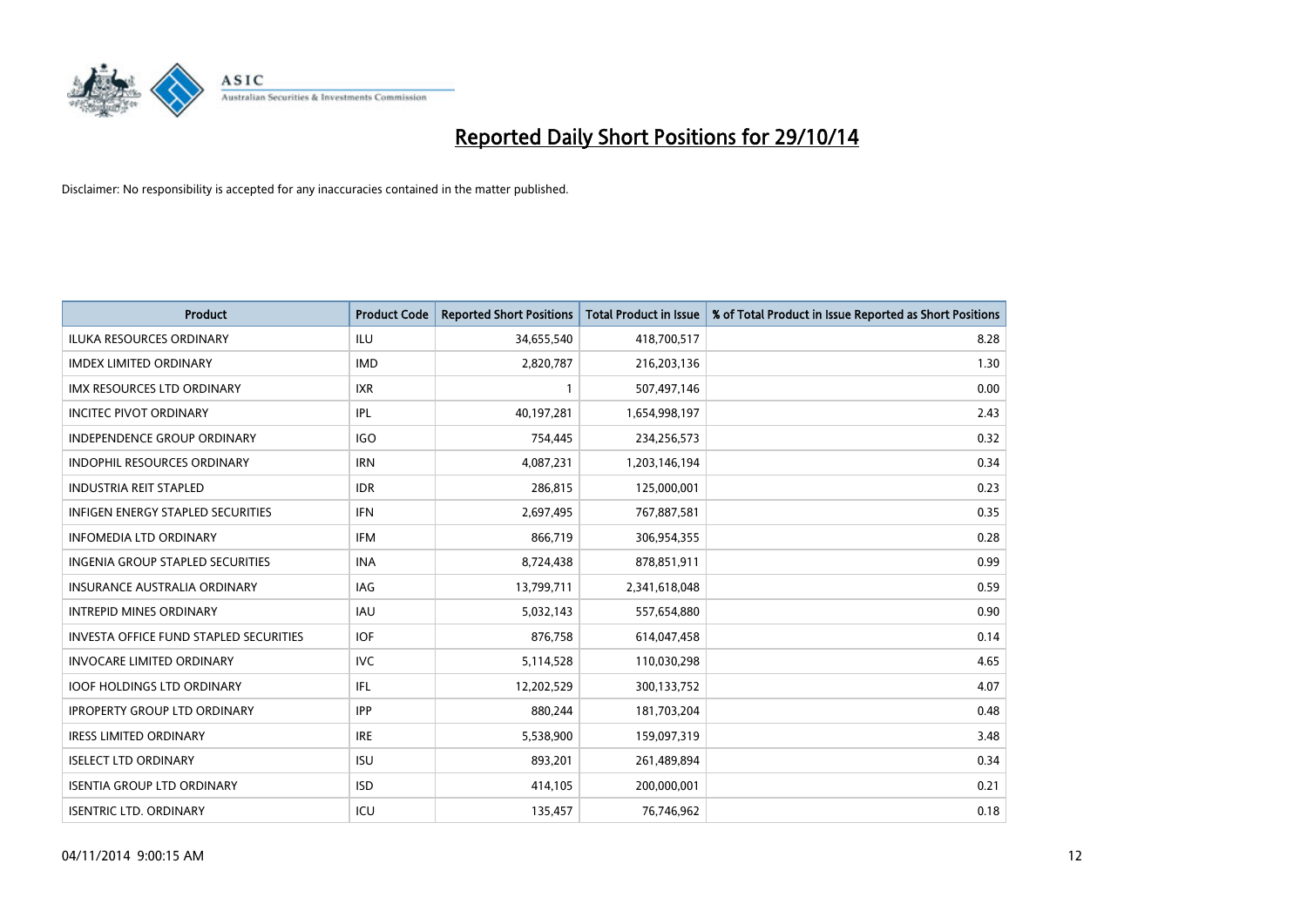

| <b>Product</b>                                  | <b>Product Code</b> | <b>Reported Short Positions</b> | <b>Total Product in Issue</b> | % of Total Product in Issue Reported as Short Positions |
|-------------------------------------------------|---------------------|---------------------------------|-------------------------------|---------------------------------------------------------|
| <b>JAMES HARDIE INDUST CHESS DEPOSITARY INT</b> | <b>IHX</b>          | 6,641,367                       | 444,933,946                   | 1.49                                                    |
| JAPARA HEALTHCARE LT ORDINARY                   | <b>IHC</b>          | 6,139,109                       | 263,046,592                   | 2.33                                                    |
| <b>IB HI-FI LIMITED ORDINARY</b>                | <b>IBH</b>          | 12,658,357                      | 98,947,309                    | 12.79                                                   |
| KAGARA LTD ORDINARY                             | KZL                 | 34,720                          | 798,953,117                   | 0.00                                                    |
| KAROON GAS AUSTRALIA ORDINARY                   | <b>KAR</b>          | 22,184,864                      | 252,969,964                   | 8.77                                                    |
| KATHMANDU HOLD LTD ORDINARY                     | <b>KMD</b>          | 4,845,697                       | 201,318,944                   | 2.41                                                    |
| <b>KBL MINING LIMITED ORDINARY</b>              | <b>KBL</b>          | 1.820                           | 393,535,629                   | 0.00                                                    |
| KINGSGATE CONSOLID. ORDINARY                    | <b>KCN</b>          | 21,045,157                      | 223,584,937                   | 9.41                                                    |
| KINGSROSE MINING LTD ORDINARY                   | <b>KRM</b>          | 426,348                         | 358,611,493                   | 0.12                                                    |
| <b>KOGI IRON LTD ORDINARY</b>                   | <b>KFE</b>          | 2,361,553                       | 376,669,836                   | 0.63                                                    |
| LEIGHTON HOLDINGS ORDINARY                      | LEI                 | 5,508,794                       | 338,503,563                   | 1.63                                                    |
| LEND LEASE GROUP UNIT/ORD STAPLED               | <b>LLC</b>          | 3,013,651                       | 579,596,726                   | 0.52                                                    |
| LIQUEFIED NATURAL ORDINARY                      | LNG                 | 8,159,615                       | 461,423,201                   | 1.77                                                    |
| LONESTAR RESO LTD ORDINARY                      | <b>LNR</b>          | 110,500                         | 752,187,211                   | 0.01                                                    |
| LUCAPA DIAMOND LTD ORDINARY                     | LOM                 | 35,853                          | 181,851,630                   | 0.02                                                    |
| <b>LYNAS CORPORATION ORDINARY</b>               | <b>LYC</b>          | 84,045,917                      | 3,370,878,205                 | 2.49                                                    |
| <b>M2 GRP LTD ORDINARY</b>                      | <b>MTU</b>          | 4,899,723                       | 180,974,848                   | 2.71                                                    |
| <b>MACA LIMITED ORDINARY</b>                    | <b>MLD</b>          | 246,480                         | 232,676,373                   | 0.11                                                    |
| <b>MACMAHON HOLDINGS ORDINARY</b>               | <b>MAH</b>          | 37,765                          | 1,261,699,966                 | 0.00                                                    |
| MACO ATLAS ROADS GRP ORDINARY STAPLED           | <b>MOA</b>          | 6,393,291                       | 511,538,852                   | 1.25                                                    |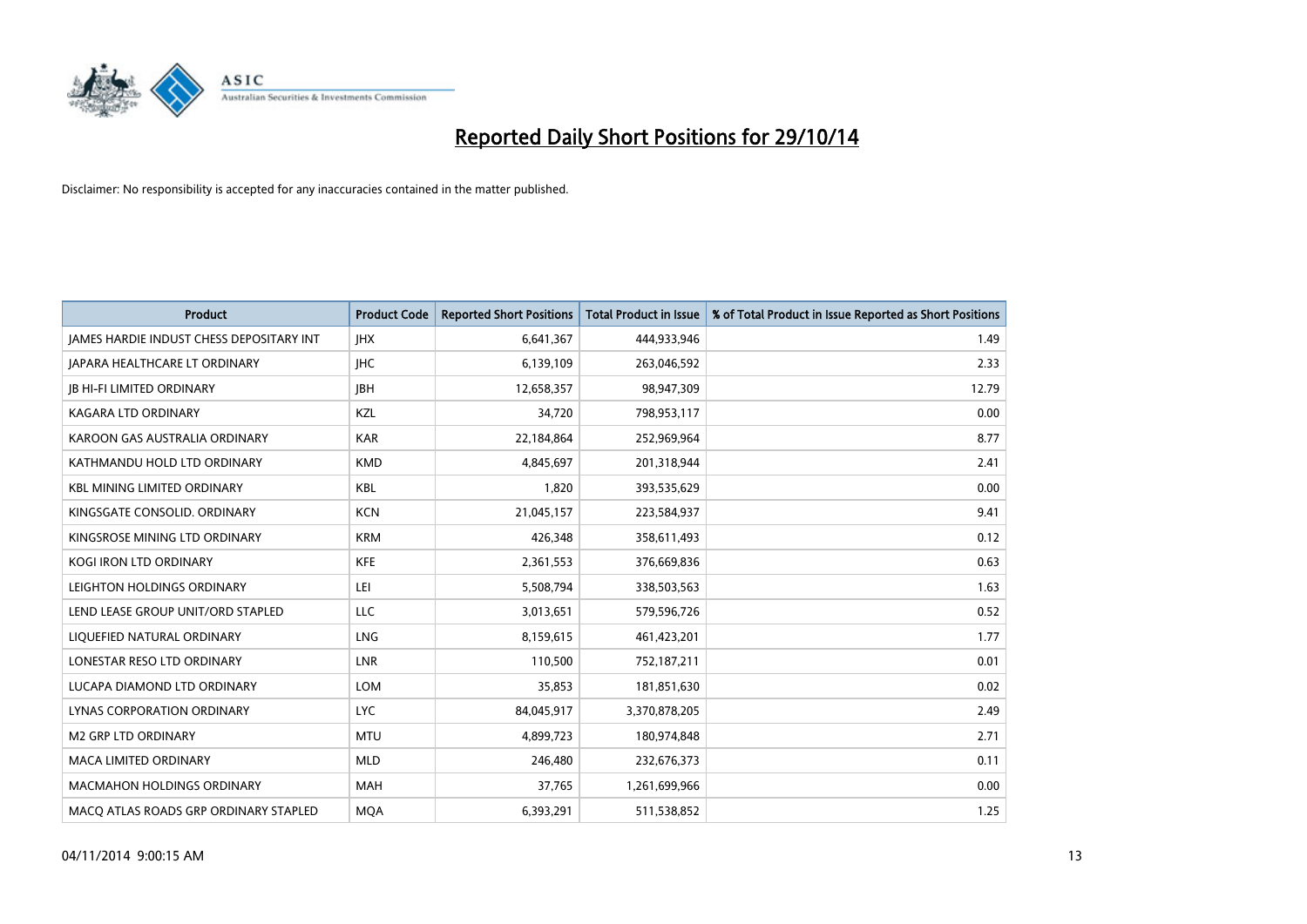

| <b>Product</b>                       | <b>Product Code</b> | <b>Reported Short Positions</b> | <b>Total Product in Issue</b> | % of Total Product in Issue Reported as Short Positions |
|--------------------------------------|---------------------|---------------------------------|-------------------------------|---------------------------------------------------------|
| MACQUARIE GROUP LTD ORDINARY         | MQG                 | 990,653                         | 321,202,994                   | 0.31                                                    |
| MAGELLAN FIN GRP LTD ORDINARY        | <b>MFG</b>          | 4,530,119                       | 159,571,466                   | 2.84                                                    |
| <b>MANTRA GROUP LTD ORDINARY</b>     | <b>MTR</b>          | 3,451,450                       | 249,471,229                   | 1.38                                                    |
| <b>MATRIX C &amp; E LTD ORDINARY</b> | <b>MCE</b>          | 2,566,782                       | 94,555,428                    | 2.71                                                    |
| <b>MAVERICK DRILLING ORDINARY</b>    | <b>MAD</b>          | 3,151,280                       | 544,321,602                   | 0.58                                                    |
| <b>MAXITRANS INDUSTRIES ORDINARY</b> | <b>MXI</b>          | 593                             | 185,075,653                   | 0.00                                                    |
| MAYNE PHARMA LTD ORDINARY            | <b>MYX</b>          | 10,907,886                      | 587,634,335                   | 1.86                                                    |
| MCMILLAN SHAKESPEARE ORDINARY        | <b>MMS</b>          | 1,120,781                       | 77,525,801                    | 1.45                                                    |
| <b>MCPHERSON'S LTD ORDINARY</b>      | <b>MCP</b>          | 10,011                          | 95,434,645                    | 0.01                                                    |
| MEDUSA MINING LTD ORDINARY           | <b>MML</b>          | 14,966,051                      | 207,794,301                   | 7.20                                                    |
| MERIDIAN ENERGY INSTALMENT RECEIPTS  | <b>MEZCA</b>        | 200,000                         | 1,255,413,626                 | 0.02                                                    |
| <b>MERMAID MARINE ORDINARY</b>       | <b>MRM</b>          | 19,405,753                      | 368,665,949                   | 5.26                                                    |
| MESOBLAST LIMITED ORDINARY           | <b>MSB</b>          | 20,269,357                      | 321,696,029                   | 6.30                                                    |
| METALS X LIMITED ORDINARY            | <b>MLX</b>          | 3,353,134                       | 1,655,826,110                 | 0.20                                                    |
| METCASH LIMITED ORDINARY             | <b>MTS</b>          | 121,186,373                     | 903,309,574                   | 13.42                                                   |
| METMINCO LIMITED ORDINARY            | <b>MNC</b>          | 32,000                          | 1,796,381,542                 | 0.00                                                    |
| MIGHTY RIVER POWER ORDINARY          | <b>MYT</b>          | 3,377,225                       | 1,400,012,517                 | 0.24                                                    |
| MINCOR RESOURCES NL ORDINARY         | <b>MCR</b>          | 88,662                          | 188,208,274                   | 0.05                                                    |
| MINERAL DEPOSITS ORDINARY            | <b>MDL</b>          | 1,122,046                       | 103,676,341                   | 1.08                                                    |
| MINERAL RESOURCES. ORDINARY          | <b>MIN</b>          | 16,337,186                      | 187,270,274                   | 8.72                                                    |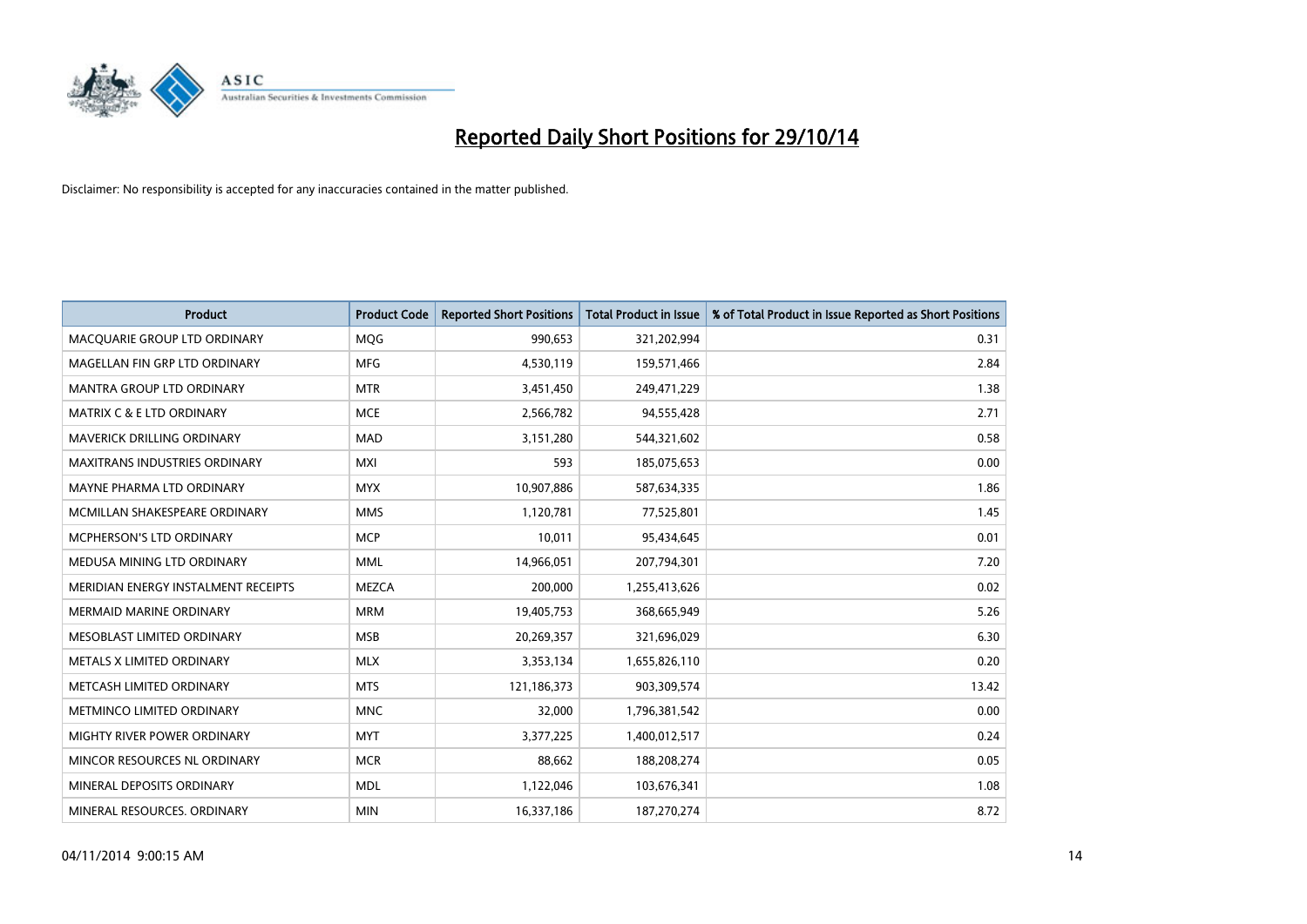

| <b>Product</b>                     | <b>Product Code</b> | <b>Reported Short Positions</b> | <b>Total Product in Issue</b> | % of Total Product in Issue Reported as Short Positions |
|------------------------------------|---------------------|---------------------------------|-------------------------------|---------------------------------------------------------|
| MINT WIRELESS ORDINARY             | <b>MNW</b>          | 2,465                           | 470,372,395                   | 0.00                                                    |
| MIRABELA NICKEL LTD ORDINARY       | <b>MBN</b>          | 10                              | 929,710,216                   | 0.00                                                    |
| MIRVAC GROUP STAPLED SECURITIES    | <b>MGR</b>          | 2,702,532                       | 3,697,197,370                 | 0.07                                                    |
| MOBILE EMBRACE LTD ORDINARY        | <b>MBE</b>          | 28,000                          | 376,510,098                   | 0.01                                                    |
| MOLOPO ENERGY LTD ORDINARY         | <b>MPO</b>          | 31,118                          | 248,705,730                   | 0.01                                                    |
| <b>MONADELPHOUS GROUP ORDINARY</b> | <b>MND</b>          | 7,438,321                       | 92,998,380                    | 8.00                                                    |
| MONASH IVF GROUP LTD ORDINARY      | <b>MVF</b>          | 400,036                         | 231,081,089                   | 0.17                                                    |
| MORTGAGE CHOICE LTD ORDINARY       | MOC                 | 1,086                           | 123,879,296                   | 0.00                                                    |
| <b>MOUNT GIBSON IRON ORDINARY</b>  | <b>MGX</b>          | 35, 145, 323                    | 1,090,805,085                 | 3.22                                                    |
| MULTIPLEX SITES SITES              | <b>MXUPA</b>        | 2,469                           | 4,500,000                     | 0.05                                                    |
| <b>MYER HOLDINGS LTD ORDINARY</b>  | <b>MYR</b>          | 99,994,232                      | 585,689,551                   | 17.07                                                   |
| NANOSONICS LIMITED ORDINARY        | <b>NAN</b>          | 2,088,472                       | 264,332,826                   | 0.79                                                    |
| NATIONAL AUST. BANK ORDINARY       | <b>NAB</b>          | 19,159,093                      | 2,365,790,790                 | 0.81                                                    |
| NATIONAL STORAGE STAPLED           | <b>NSR</b>          | 994,144                         | 290,831,660                   | 0.34                                                    |
| NAVITAS LIMITED ORDINARY           | <b>NVT</b>          | 3,131,496                       | 376,037,813                   | 0.83                                                    |
| NEARMAP LTD ORDINARY               | <b>NEA</b>          | 1,376,134                       | 338,146,101                   | 0.41                                                    |
| NEON ENERGY LIMITED ORDINARY       | <b>NEN</b>          | 140,474                         | 553,037,848                   | 0.03                                                    |
| NEW HOPE CORPORATION ORDINARY      | <b>NHC</b>          | 1,031,127                       | 830,999,449                   | 0.12                                                    |
| NEWCREST MINING ORDINARY           | <b>NCM</b>          | 9,820,297                       | 766,510,971                   | 1.28                                                    |
| NEWS CORP A NON-VOTING CDI         | <b>NWSLV</b>        | 223,271                         | 2,692,304                     | 8.29                                                    |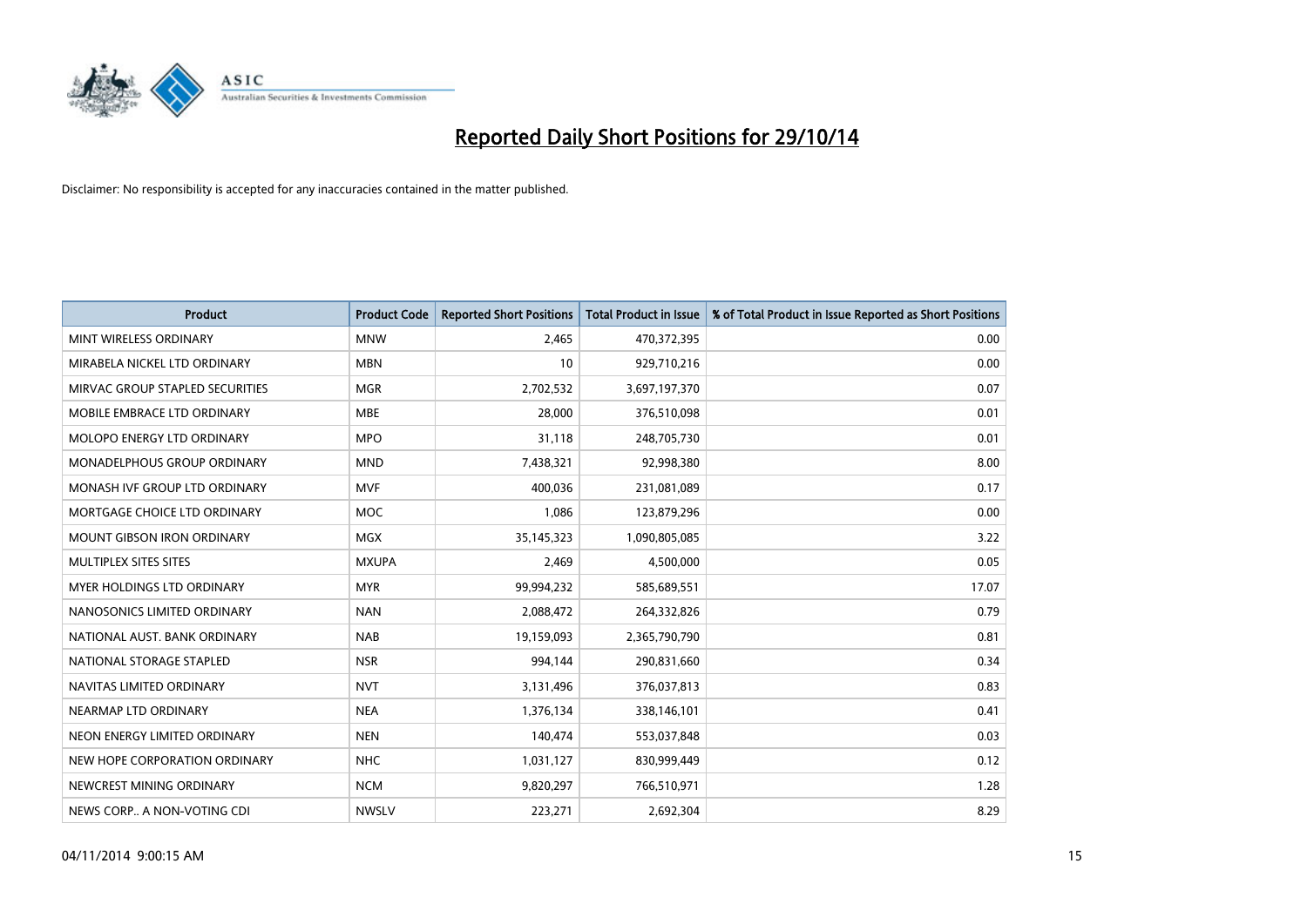

| <b>Product</b>                        | <b>Product Code</b> | <b>Reported Short Positions</b> | <b>Total Product in Issue</b> | % of Total Product in Issue Reported as Short Positions |
|---------------------------------------|---------------------|---------------------------------|-------------------------------|---------------------------------------------------------|
| NEWS CORP., B VOTING CDI              | <b>NWS</b>          | 2,419,254                       | 23,433,427                    | 10.32                                                   |
| NEWSAT LIMITED ORDINARY               | <b>NWT</b>          | 6,746,242                       | 613,199,841                   | 1.10                                                    |
| NEXTDC LIMITED ORDINARY               | <b>NXT</b>          | 18,744,503                      | 193,154,486                   | 9.70                                                    |
| NEXUS ENERGY LIMITED ORDINARY         | <b>NXS</b>          | 83,983                          | 1,330,219,459                 | 0.01                                                    |
| NIB HOLDINGS LIMITED ORDINARY         | <b>NHF</b>          | 2,341,702                       | 439,004,182                   | 0.53                                                    |
| NINE ENTERTAINMENT ORDINARY           | <b>NEC</b>          | 9,945,331                       | 940,295,023                   | 1.06                                                    |
| NOBLE MINERAL RES ORDINARY            | <b>NMG</b>          | 2,365,726                       | 666,397,952                   | 0.36                                                    |
| NORTHERN IRON LTD ORDINARY            | <b>NFE</b>          | 11,392                          | 484,405,314                   | 0.00                                                    |
| NORTHERN STAR ORDINARY                | <b>NST</b>          | 13,369,724                      | 592,256,718                   | 2.26                                                    |
| NRW HOLDINGS LIMITED ORDINARY         | <b>NWH</b>          | 7,394,891                       | 278,888,011                   | 2.65                                                    |
| NUFARM LIMITED ORDINARY               | <b>NUF</b>          | 12,734,483                      | 264,367,746                   | 4.82                                                    |
| NUPLEX INDUSTRIES ORDINARY            | <b>NPX</b>          | 1,000                           | 198,125,827                   | 0.00                                                    |
| OCEANAGOLD CORP. CHESS DEPOSITARY INT | <b>OGC</b>          | 1,999,951                       | 301,520,186                   | 0.66                                                    |
| OIL SEARCH LTD ORDINARY               | OSH                 | 2,806,405                       | 1,522,692,587                 | 0.18                                                    |
| OM HOLDINGS LIMITED ORDINARY          | <b>OMH</b>          | 58,082                          | 733,423,337                   | 0.01                                                    |
| ORBIS GOLD LTD ORDINARY               | <b>OBS</b>          | 10,000                          | 249,886,056                   | 0.00                                                    |
| ORICA LIMITED ORDINARY                | ORI                 | 17,856,577                      | 372,743,291                   | 4.79                                                    |
| ORIGIN ENERGY ORDINARY                | <b>ORG</b>          | 8,335,903                       | 1,106,302,201                 | 0.75                                                    |
| OROCOBRE LIMITED ORDINARY             | <b>ORE</b>          | 2,513,925                       | 132,041,911                   | 1.90                                                    |
| ORORA LIMITED ORDINARY                | <b>ORA</b>          | 6,312,632                       | 1,206,684,923                 | 0.52                                                    |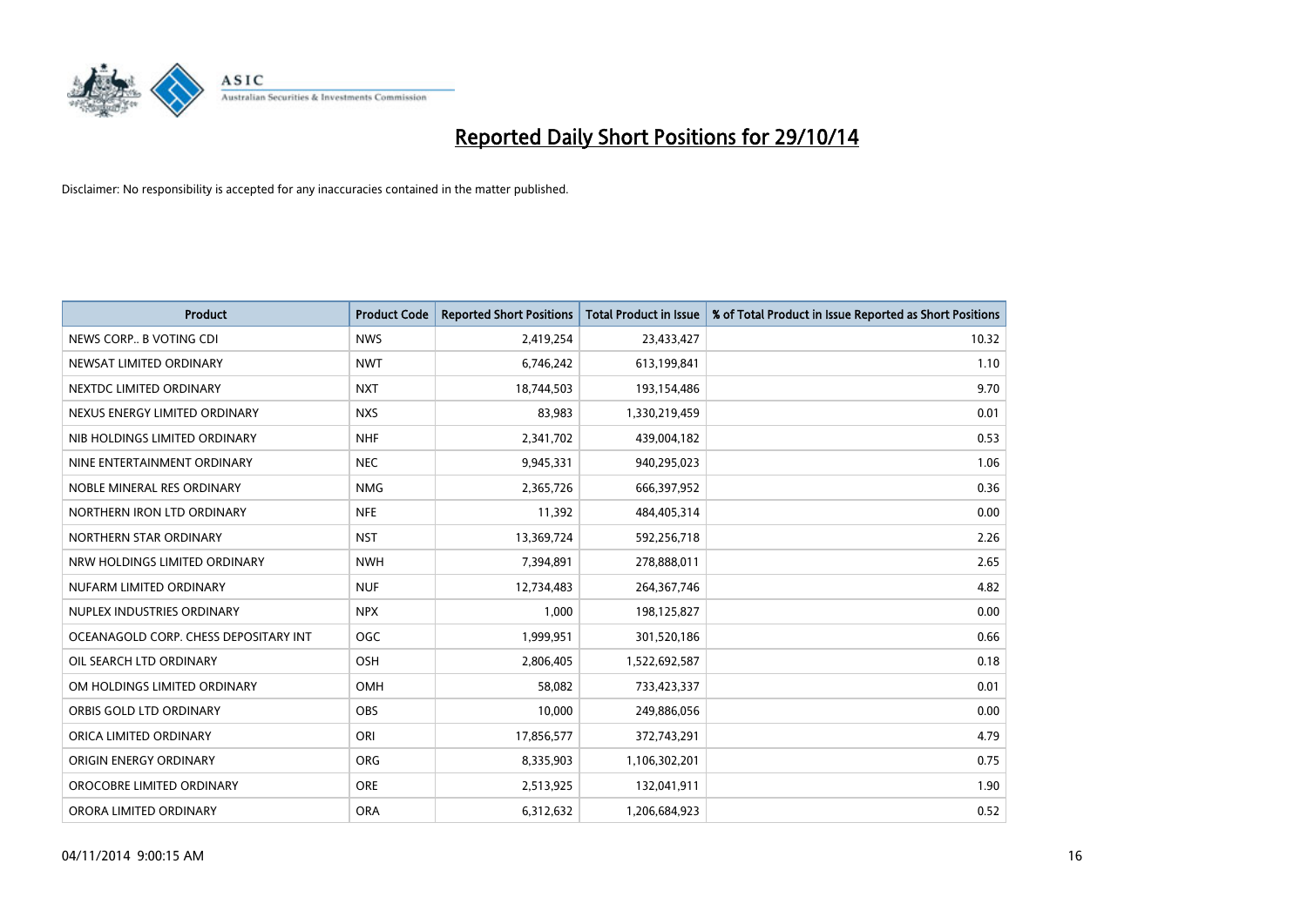

| <b>Product</b>                 | <b>Product Code</b> | <b>Reported Short Positions</b> | <b>Total Product in Issue</b> | % of Total Product in Issue Reported as Short Positions |
|--------------------------------|---------------------|---------------------------------|-------------------------------|---------------------------------------------------------|
| OROTONGROUP LIMITED ORDINARY   | ORL                 | 254,166                         | 40,880,902                    | 0.62                                                    |
| OZ MINERALS ORDINARY           | OZL                 | 14,448,430                      | 303,470,022                   | 4.76                                                    |
| OZFOREX GROUP LTD ORDINARY     | <b>OFX</b>          | 8,025,946                       | 240,000,000                   | 3.34                                                    |
| <b>PACIFIC BRANDS ORDINARY</b> | <b>PBG</b>          | 68,244,330                      | 917,226,291                   | 7.44                                                    |
| PACT GROUP HLDGS LTD ORDINARY  | <b>PGH</b>          | 2,707,525                       | 294,097,961                   | 0.92                                                    |
| PALADIN ENERGY LTD ORDINARY    | <b>PDN</b>          | 113,685,223                     | 964,894,574                   | 11.78                                                   |
| PANAUST LIMITED ORDINARY       | <b>PNA</b>          | 161,342                         | 636,599,496                   | 0.03                                                    |
| PANORAMIC RESOURCES ORDINARY   | PAN                 | 104,127                         | 322,275,824                   | 0.03                                                    |
| PANTERRA GOLD LTD ORDINARY     | PGI                 | 1                               | 822,241,166                   | 0.00                                                    |
| PAPERLINX LIMITED ORDINARY     | <b>PPX</b>          | 44,691                          | 665,181,261                   | 0.01                                                    |
| PAPILLON RES LTD ORDINARY      | PIR                 | 112,616                         | 356,976,210                   | 0.03                                                    |
| PATTIES FOODS LTD ORDINARY     | <b>PFL</b>          | 9,001                           | 139,144,338                   | 0.01                                                    |
| PEET LIMITED ORDINARY          | <b>PPC</b>          | 52,444                          | 434,682,005                   | 0.01                                                    |
| PERPETUAL LIMITED ORDINARY     | <b>PPT</b>          | 1,166,509                       | 46,574,426                    | 2.50                                                    |
| PERSEUS MINING LTD ORDINARY    | PRU                 | 22,433,940                      | 526,656,401                   | 4.26                                                    |
| PHARMAXIS LTD ORDINARY         | <b>PXS</b>          | 501,000                         | 309,637,849                   | 0.16                                                    |
| PHOENIX GOLD LIMITED ORDINARY  | <b>PXG</b>          | 176,740                         | 370,032,330                   | 0.05                                                    |
| PHOSPHAGENICS LTD. ORDINARY    | POH                 | 43,750                          | 1,261,965,957                 | 0.00                                                    |
| PLATINUM ASSET ORDINARY        | <b>PTM</b>          | 3,113,399                       | 580,736,282                   | 0.54                                                    |
| PLATINUM AUSTRALIA ORDINARY    | <b>PLA</b>          | 836,027                         | 504,968,043                   | 0.17                                                    |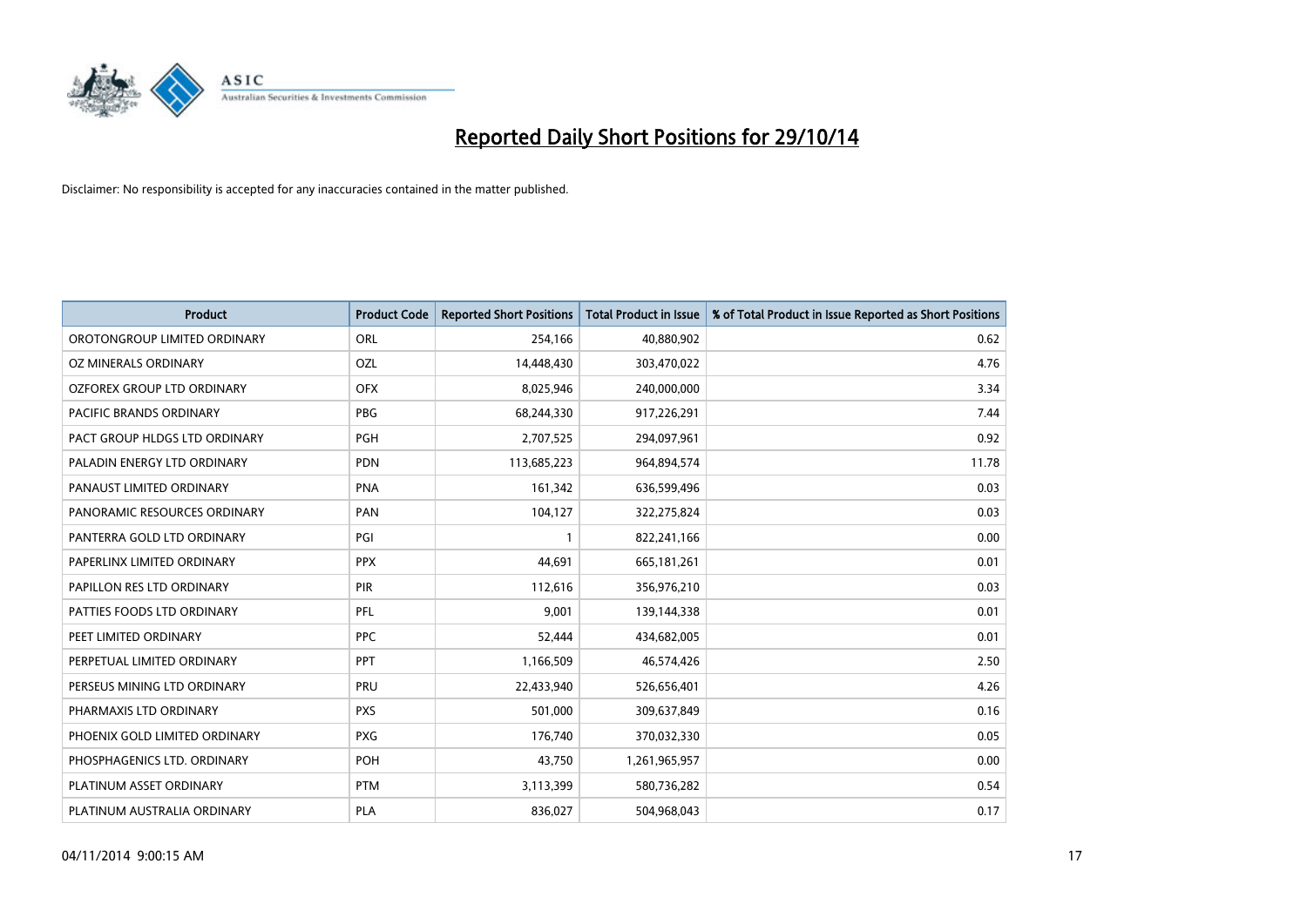

| <b>Product</b>                      | <b>Product Code</b> | <b>Reported Short Positions</b> | <b>Total Product in Issue</b> | % of Total Product in Issue Reported as Short Positions |
|-------------------------------------|---------------------|---------------------------------|-------------------------------|---------------------------------------------------------|
| <b>PMP LIMITED ORDINARY</b>         | <b>PMP</b>          | 27,581                          | 323,781,124                   | 0.01                                                    |
| POSEIDON NICK LTD ORDINARY          | <b>POS</b>          | 1,317,175                       | 601,024,910                   | 0.22                                                    |
| PRANA BIOTECHNOLOGY ORDINARY        | PBT                 | 2,916,359                       | 488,936,960                   | 0.60                                                    |
| PREMIER INVESTMENTS ORDINARY        | <b>PMV</b>          | 221,226                         | 155,714,874                   | 0.14                                                    |
| PRIMA BIOMED LTD ORDINARY           | <b>PRR</b>          | 132,361                         | 1,258,301,929                 | 0.01                                                    |
| PRIMARY HEALTH CARE ORDINARY        | PRY                 | 26,301,505                      | 512,130,550                   | 5.14                                                    |
| PRIME MEDIA GRP LTD ORDINARY        | <b>PRT</b>          | 1,526,870                       | 366,330,303                   | 0.42                                                    |
| PROGRAMMED ORDINARY                 | <b>PRG</b>          | 181,642                         | 118,651,911                   | 0.15                                                    |
| PURA VIDA ENERGY NL ORDINARY        | <b>PVD</b>          | 14,896                          | 130,130,698                   | 0.01                                                    |
| <b>QANTAS AIRWAYS ORDINARY</b>      | QAN                 | 33,190,331                      | 2,196,330,250                 | 1.51                                                    |
| OBE INSURANCE GROUP ORDINARY        | <b>OBE</b>          | 23,338,072                      | 1,364,945,301                 | 1.71                                                    |
| <b>QUBE HOLDINGS LTD ORDINARY</b>   | QUB                 | 5,143,580                       | 1,054,428,076                 | 0.49                                                    |
| RAMSAY HEALTH CARE ORDINARY         | <b>RHC</b>          | 582,839                         | 202,081,252                   | 0.29                                                    |
| <b>RCG CORPORATION LTD ORDINARY</b> | <b>RCG</b>          | 285,854                         | 263,808,625                   | 0.11                                                    |
| <b>RCR TOMLINSON ORDINARY</b>       | <b>RCR</b>          | 403,406                         | 139,000,806                   | 0.29                                                    |
| <b>REA GROUP ORDINARY</b>           | <b>REA</b>          | 1,664,695                       | 131,714,699                   | 1.26                                                    |
| RECALL HOLDINGS LTD ORDINARY        | <b>REC</b>          | 6,578,936                       | 313,149,677                   | 2.10                                                    |
| RECKON LIMITED ORDINARY             | <b>RKN</b>          | 1,394,045                       | 112,084,762                   | 1.24                                                    |
| <b>RED 5 LIMITED ORDINARY</b>       | <b>RED</b>          | 174,740                         | 759,451,008                   | 0.02                                                    |
| RED FORK ENERGY ORDINARY            | <b>RFE</b>          | 318,694                         | 501,051,719                   | 0.06                                                    |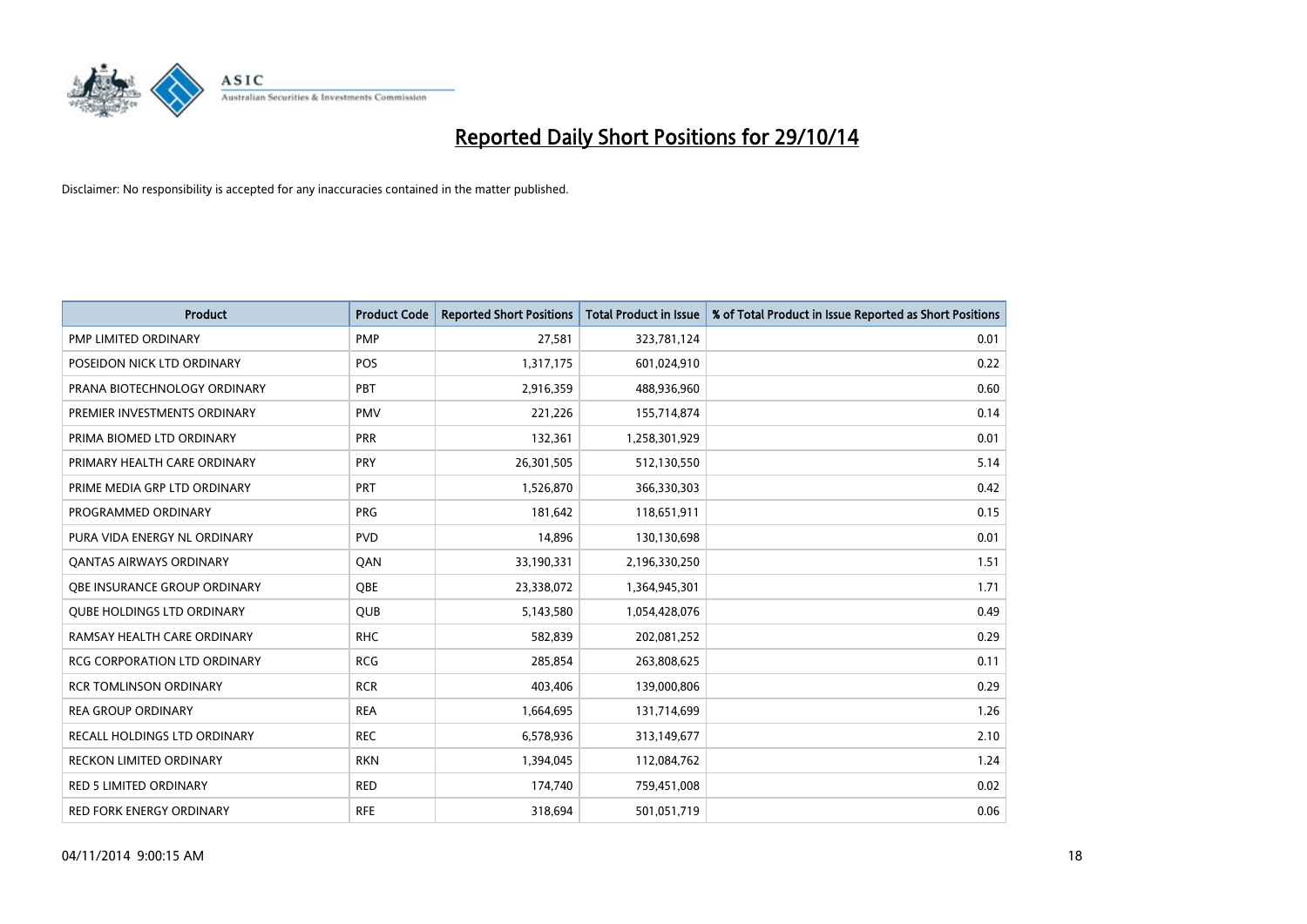

| <b>Product</b>                  | <b>Product Code</b> | <b>Reported Short Positions</b> | <b>Total Product in Issue</b> | % of Total Product in Issue Reported as Short Positions |
|---------------------------------|---------------------|---------------------------------|-------------------------------|---------------------------------------------------------|
| REDBANK ENERGY LTD ORDINARY     | <b>AEJ</b>          | 13                              | 786,287                       | 0.00                                                    |
| REED RESOURCES LTD ORDINARY     | <b>RDR</b>          | 2,000                           | 499,453,895                   | 0.00                                                    |
| REGIS HEALTHCARE LTD ORDINARY   | <b>REG</b>          | 160,788                         | 300, 345, 797                 | 0.05                                                    |
| REGIS RESOURCES ORDINARY        | <b>RRL</b>          | 49,326,811                      | 499,781,595                   | 9.87                                                    |
| RESMED INC CDI 10:1             | <b>RMD</b>          | 35,341,490                      | 1,403,045,440                 | 2.52                                                    |
| <b>RESOLUTE MINING ORDINARY</b> | <b>RSG</b>          | 10,145,864                      | 641,189,223                   | 1.58                                                    |
| RESOURCE GENERATION ORDINARY    | <b>RES</b>          | 1,220                           | 581,380,338                   | 0.00                                                    |
| RETAIL FOOD GROUP ORDINARY      | <b>RFG</b>          | 6,651,459                       | 146,046,559                   | 4.55                                                    |
| REX MINERALS LIMITED ORDINARY   | <b>RXM</b>          | 1,123,056                       | 220,519,784                   | 0.51                                                    |
| RIO TINTO LIMITED ORDINARY      | <b>RIO</b>          | 3,632,682                       | 435,758,720                   | 0.83                                                    |
| ROC OIL COMPANY ORDINARY        | <b>ROC</b>          | 1,463,755                       | 687,618,400                   | 0.21                                                    |
| ROX RESOURCES ORDINARY          | <b>RXL</b>          | 3,093,325                       | 849,673,095                   | 0.36                                                    |
| ROYAL WOLF HOLDINGS ORDINARY    | <b>RWH</b>          | 209,381                         | 100,387,052                   | 0.21                                                    |
| RUBIK FINANCIAL LTD, ORDINARY   | RFL                 | 16,666                          | 341,249,914                   | 0.00                                                    |
| RUNGEPINCOCKMINARCO ORDINARY    | <b>RUL</b>          | 11,817                          | 177,653,062                   | 0.01                                                    |
| RURAL FUNDS GROUP STAPLED       | <b>RFF</b>          | 50,000                          | 117,286,673                   | 0.04                                                    |
| SAI GLOBAL LIMITED ORDINARY     | SAI                 | 428,345                         | 211,726,802                   | 0.20                                                    |
| SALMAT LIMITED ORDINARY         | <b>SLM</b>          | 101,385                         | 159,812,799                   | 0.06                                                    |
| SAMSON OIL & GAS LTD ORDINARY   | SSN                 | 17,010,540                      | 2,837,780,958                 | 0.60                                                    |
| SANDFIRE RESOURCES ORDINARY     | <b>SFR</b>          | 3,064,599                       | 155,640,968                   | 1.97                                                    |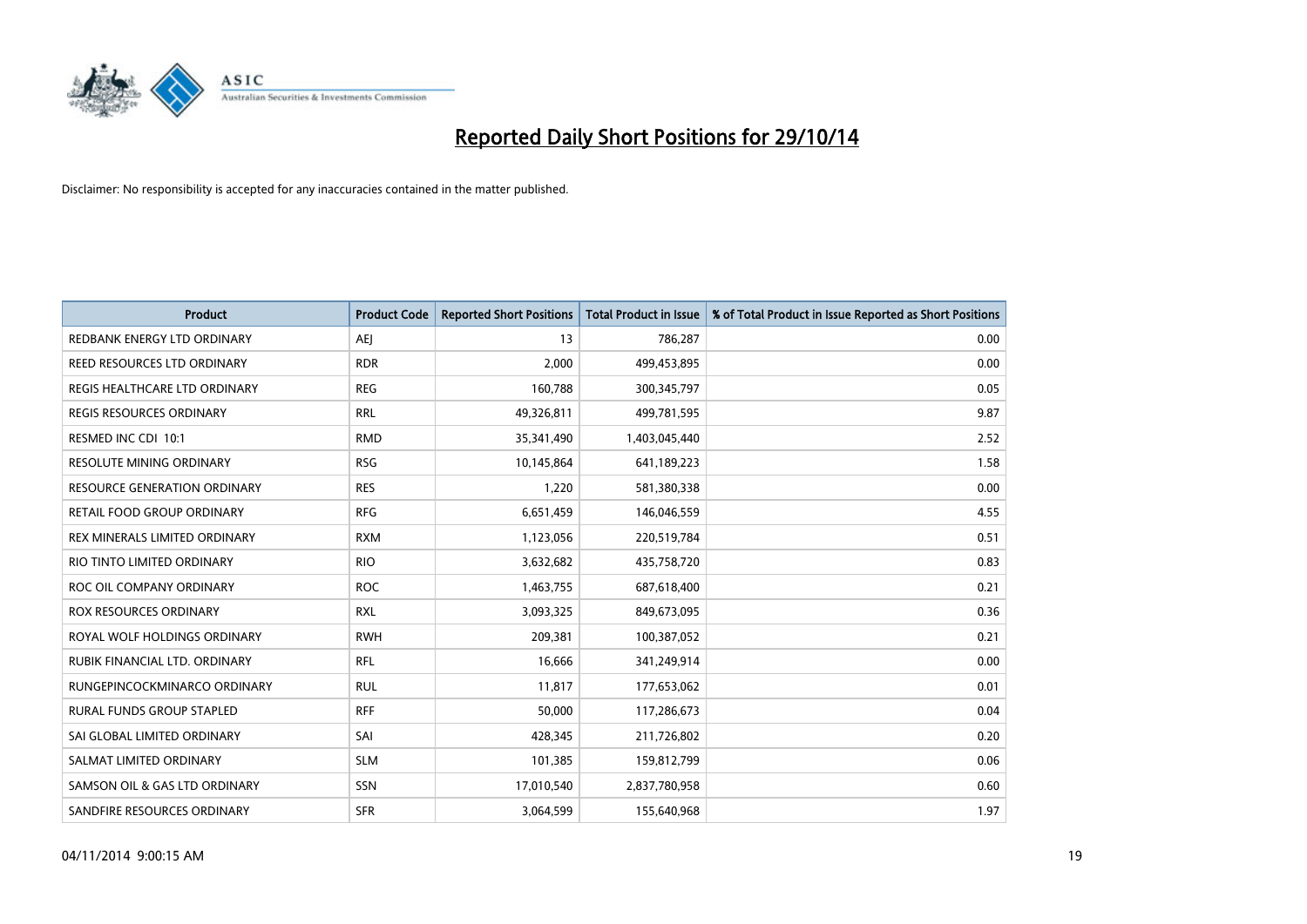

| <b>Product</b>                           | <b>Product Code</b> | <b>Reported Short Positions</b> | <b>Total Product in Issue</b> | % of Total Product in Issue Reported as Short Positions |
|------------------------------------------|---------------------|---------------------------------|-------------------------------|---------------------------------------------------------|
| <b>SANTOS LTD ORDINARY</b>               | <b>STO</b>          | 6,981,237                       | 982,267,991                   | 0.71                                                    |
| SARACEN MINERAL ORDINARY                 | <b>SAR</b>          | 5,013,247                       | 792,784,738                   | 0.63                                                    |
| SCA PROPERTY GROUP STAPLED SECURITIES    | SCP                 | 18,424,223                      | 648,628,320                   | 2.84                                                    |
| <b>SCENTRE GRP STAPLED</b>               | SCG                 | 27,578,818                      | 5,324,296,678                 | 0.52                                                    |
| SEDGMAN LIMITED ORDINARY                 | <b>SDM</b>          | 1,128,550                       | 227,059,277                   | 0.50                                                    |
| SEEK LIMITED ORDINARY                    | <b>SEK</b>          | 11,922,040                      | 342,335,122                   | 3.48                                                    |
| SELECT HARVESTS ORDINARY                 | <b>SHV</b>          | 1,220,339                       | 70,940,874                    | 1.72                                                    |
| SENEX ENERGY LIMITED ORDINARY            | SXY                 | 46,570,946                      | 1,149,657,377                 | 4.05                                                    |
| SERVICE STREAM ORDINARY                  | SSM                 | 30                              | 386,389,873                   | 0.00                                                    |
| SEVEN GROUP HOLDINGS ORDINARY            | <b>SVW</b>          | 1,659,716                       | 300,660,933                   | 0.55                                                    |
| SEVEN WEST MEDIA LTD ORDINARY            | <b>SWM</b>          | 17,162,998                      | 999,160,872                   | 1.72                                                    |
| SEYMOUR WHYTE LTD ORDINARY               | <b>SWL</b>          | 37,389                          | 87,647,595                    | 0.04                                                    |
| SG FLEET GROUP LTD ORDINARY              | SGF                 | 64,972                          | 242,691,826                   | 0.03                                                    |
| SIGMA PHARMACEUTICAL ORDINARY            | <b>SIP</b>          | 20,088,413                      | 1,108,086,575                 | 1.81                                                    |
| SILEX SYSTEMS ORDINARY                   | <b>SLX</b>          | 8,941,343                       | 170,467,339                   | 5.25                                                    |
| SILVER CHEF LIMITED ORDINARY             | <b>SIV</b>          | 33,156                          | 29,640,865                    | 0.11                                                    |
| SILVER LAKE RESOURCE ORDINARY            | <b>SLR</b>          | 26,279,123                      | 503,233,971                   | 5.22                                                    |
| SIMS METAL MGMT LTD ORDINARY             | SGM                 | 15,004,867                      | 204,633,630                   | 7.33                                                    |
| SINGAPORE TELECOMM. CHESS DEPOSITARY INT | SGT                 | 2,514,619                       | 115,837,110                   | 2.17                                                    |
| SINO GAS ENERGY ORDINARY                 | SEH                 | 9,641,092                       | 1,541,672,358                 | 0.63                                                    |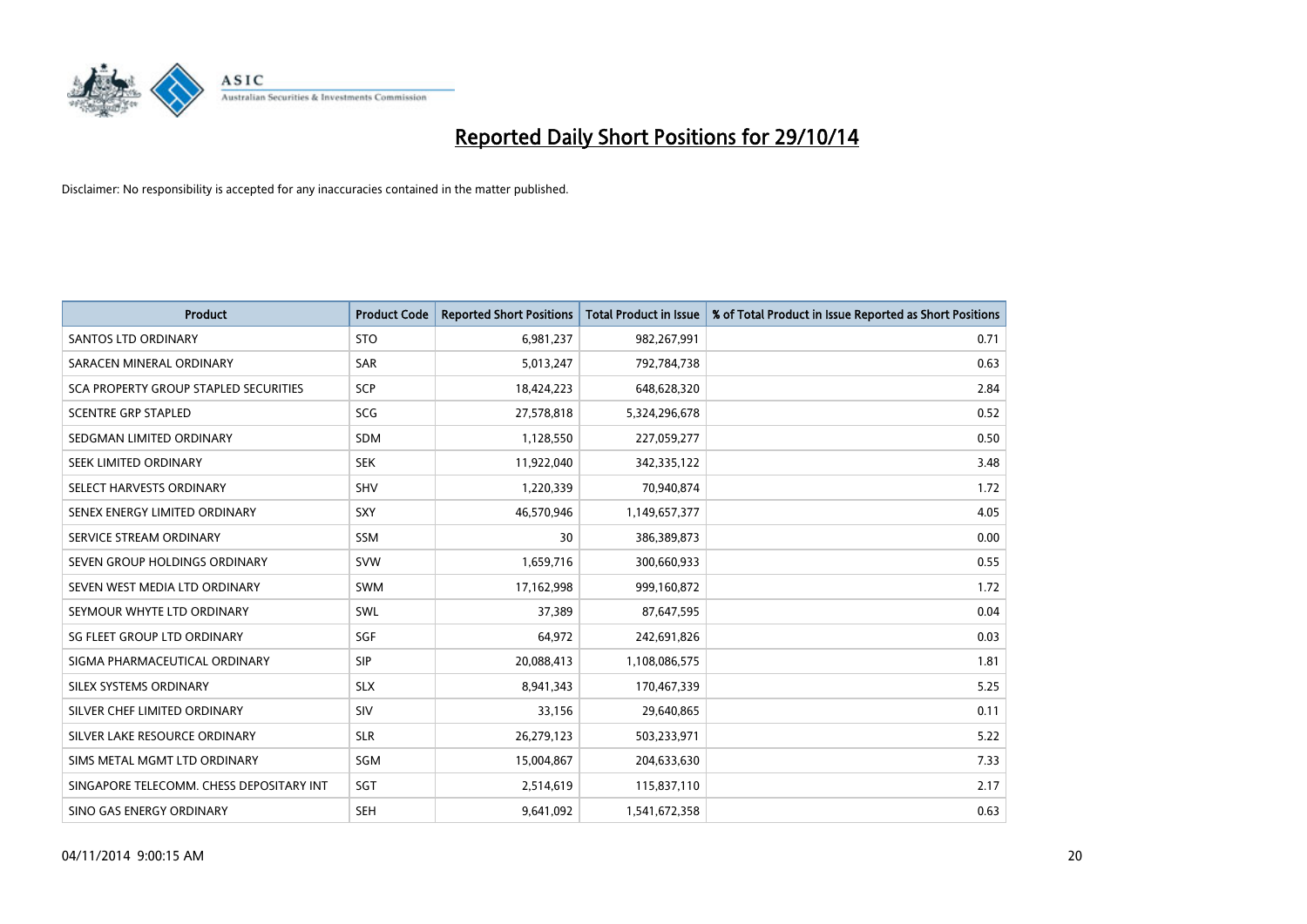

| <b>Product</b>                           | <b>Product Code</b> | <b>Reported Short Positions</b> | <b>Total Product in Issue</b> | % of Total Product in Issue Reported as Short Positions |
|------------------------------------------|---------------------|---------------------------------|-------------------------------|---------------------------------------------------------|
| SIRIUS RESOURCES NL ORDINARY             | <b>SIR</b>          | 14,547,355                      | 340,988,269                   | 4.27                                                    |
| SIRTEX MEDICAL ORDINARY                  | <b>SRX</b>          | 66,179                          | 56,524,273                    | 0.12                                                    |
| SKILLED GROUP LTD ORDINARY               | <b>SKE</b>          | 6,712,926                       | 235,753,791                   | 2.85                                                    |
| SKY NETWORK ORDINARY                     | <b>SKT</b>          | 11,556,608                      | 389,139,785                   | 2.97                                                    |
| SKYCITY ENT GRP LTD ORDINARY             | <b>SKC</b>          | 8,058,412                       | 592,857,388                   | 1.36                                                    |
| <b>SLATER &amp; GORDON ORDINARY</b>      | SGH                 | 2,680,352                       | 205,744,600                   | 1.30                                                    |
| SMARTGRP CORPORATION ORDINARY            | <b>SIQ</b>          | 184,748                         | 101,461,150                   | 0.18                                                    |
| SMS MANAGEMENT, ORDINARY                 | <b>SMX</b>          | 1,587,631                       | 69,394,537                    | 2.29                                                    |
| SONIC HEALTHCARE ORDINARY                | <b>SHL</b>          | 2,694,908                       | 401,171,556                   | 0.67                                                    |
| SOUL PATTINSON (W.H) ORDINARY            | SOL                 | 12,935                          | 239,395,320                   | 0.01                                                    |
| SP AUSNET STAPLED SECURITIES             | <b>SPN</b>          | 595,889                         | 3,425,244,162                 | 0.02                                                    |
| SPARK INFRASTRUCTURE STAPLED US PROHIBT. | SKI                 | 12,627,890                      | 1,466,360,128                 | 0.86                                                    |
| SPARK NEW ZEALAND ORDINARY               | <b>SPK</b>          | 13,459,743                      | 1,834,767,958                 | 0.73                                                    |
| SPDR 200 FUND ETF UNITS                  | <b>STW</b>          | 17,618                          | 46,546,865                    | 0.04                                                    |
| SPECIALTY FASHION ORDINARY               | <b>SFH</b>          | 105,390                         | 192,236,121                   | 0.05                                                    |
| SPOTLESS GRP HLD LTD ORDINARY            | <b>SPO</b>          | 27,717,412                      | 1,098,290,178                 | 2.52                                                    |
| ST BARBARA LIMITED ORDINARY              | <b>SBM</b>          | 10,178,812                      | 488,074,077                   | 2.09                                                    |
| STARPHARMA HOLDINGS ORDINARY             | SPL                 | 14,936,611                      | 313,748,388                   | 4.76                                                    |
| STEADFAST GROUP LTD ORDINARY             | <b>SDF</b>          | 9,443,163                       | 503,352,992                   | 1.88                                                    |
| STH CRS ELECT ENGNR ORDINARY             | <b>SXE</b>          | 5,995                           | 161,523,130                   | 0.00                                                    |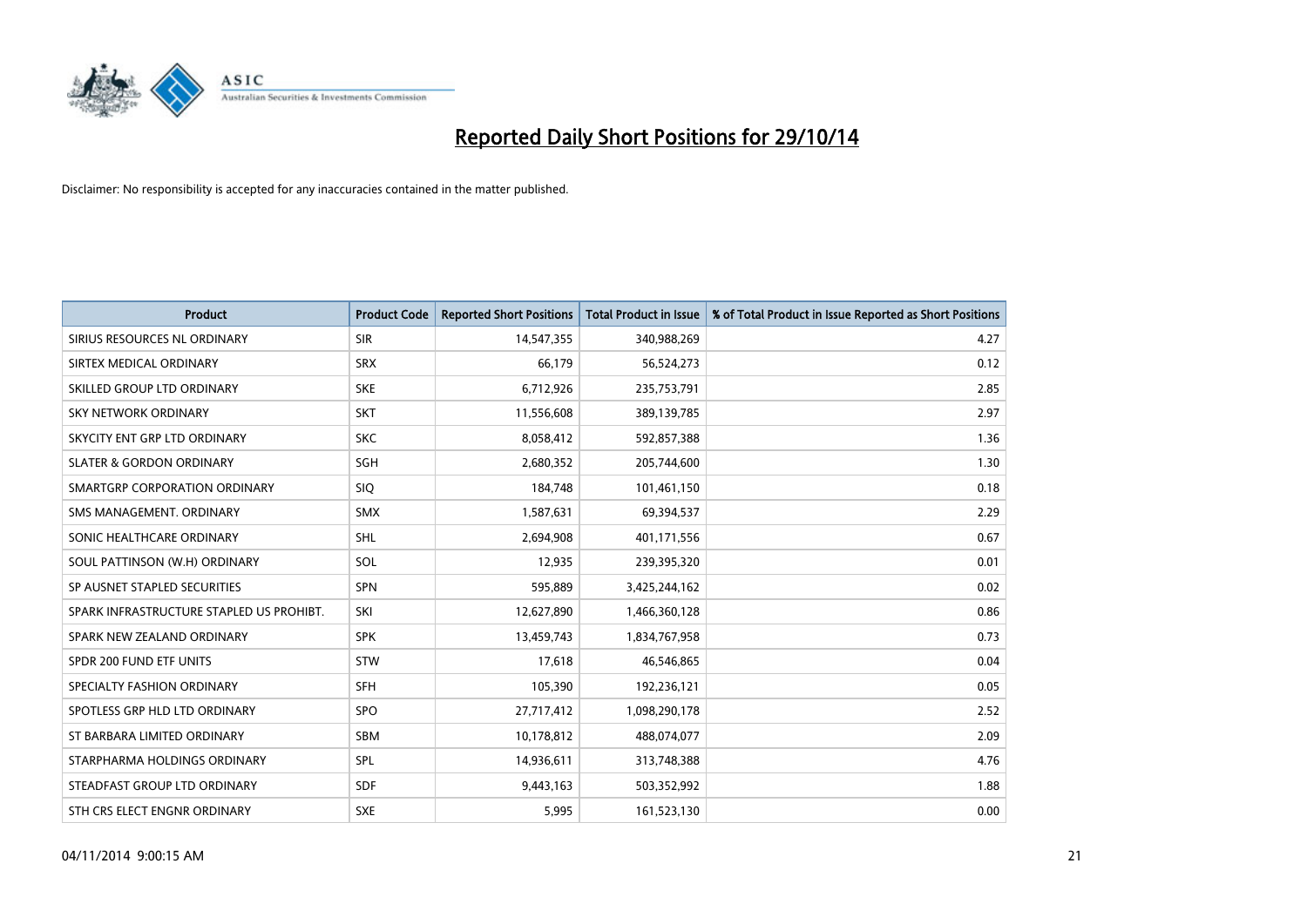

| <b>Product</b>                   | <b>Product Code</b> | <b>Reported Short Positions</b> | <b>Total Product in Issue</b> | % of Total Product in Issue Reported as Short Positions |
|----------------------------------|---------------------|---------------------------------|-------------------------------|---------------------------------------------------------|
| STHN CROSS MEDIA ORDINARY        | <b>SXL</b>          | 39,842,176                      | 705,246,986                   | 5.65                                                    |
| STOCKLAND UNITS/ORD STAPLED      | SGP                 | 8,818,301                       | 2,348,746,744                 | 0.38                                                    |
| STONEHENGE METALS ORDINARY       | <b>SHE</b>          | 25,596                          | 559,497,693                   | 0.00                                                    |
| STRAITS RES LTD. ORDINARY        | <b>SRQ</b>          | 20,370                          | 1,217,730,293                 | 0.00                                                    |
| STRIKE ENERGY LTD ORDINARY       | <b>STX</b>          | 4,000                           | 833,330,946                   | 0.00                                                    |
| STW COMMUNICATIONS ORDINARY      | SGN                 | 5,243,234                       | 409,699,000                   | 1.28                                                    |
| SUNCORP GROUP LTD ORDINARY       | <b>SUN</b>          | 7,723,455                       | 1,286,600,980                 | 0.60                                                    |
| SUNDANCE ENERGY ORDINARY         | <b>SEA</b>          | 2,278,611                       | 549,207,339                   | 0.41                                                    |
| SUNDANCE RESOURCES ORDINARY      | SDL                 | 88,642,700                      | 3,082,028,456                 | 2.88                                                    |
| SUNLAND GROUP LTD ORDINARY       | <b>SDG</b>          | 103,733                         | 181,710,087                   | 0.06                                                    |
| SUPER RET REP LTD ORDINARY       | SUL                 | 11,994,971                      | 196,897,430                   | 6.09                                                    |
| <b>SWICK MINING ORDINARY</b>     | <b>SWK</b>          | 50,000                          | 216,123,326                   | 0.02                                                    |
| SYD AIRPORT STAPLED US PROHIBIT. | <b>SYD</b>          | 26,684,527                      | 2,216,216,041                 | 1.20                                                    |
| SYRAH RESOURCES ORDINARY         | <b>SYR</b>          | 4,991,359                       | 164,135,076                   | 3.04                                                    |
| TABCORP HOLDINGS LTD ORDINARY    | <b>TAH</b>          | 17,234,350                      | 765,652,364                   | 2.25                                                    |
| TAP OIL LIMITED ORDINARY         | <b>TAP</b>          | 34,372                          | 243,186,639                   | 0.01                                                    |
| TASSAL GROUP LIMITED ORDINARY    | <b>TGR</b>          | 316,832                         | 146,897,115                   | 0.22                                                    |
| <b>TATTS GROUP LTD ORDINARY</b>  | <b>TTS</b>          | 36,678,171                      | 1,445,002,696                 | 2.54                                                    |
| <b>TECHNOLOGY ONE ORDINARY</b>   | <b>TNE</b>          | 2,993,549                       | 308,796,455                   | 0.97                                                    |
| TELECOM CORPORATION ORDINARY     | <b>TEL</b>          | 48,396                          | 1,828,530,844                 | 0.00                                                    |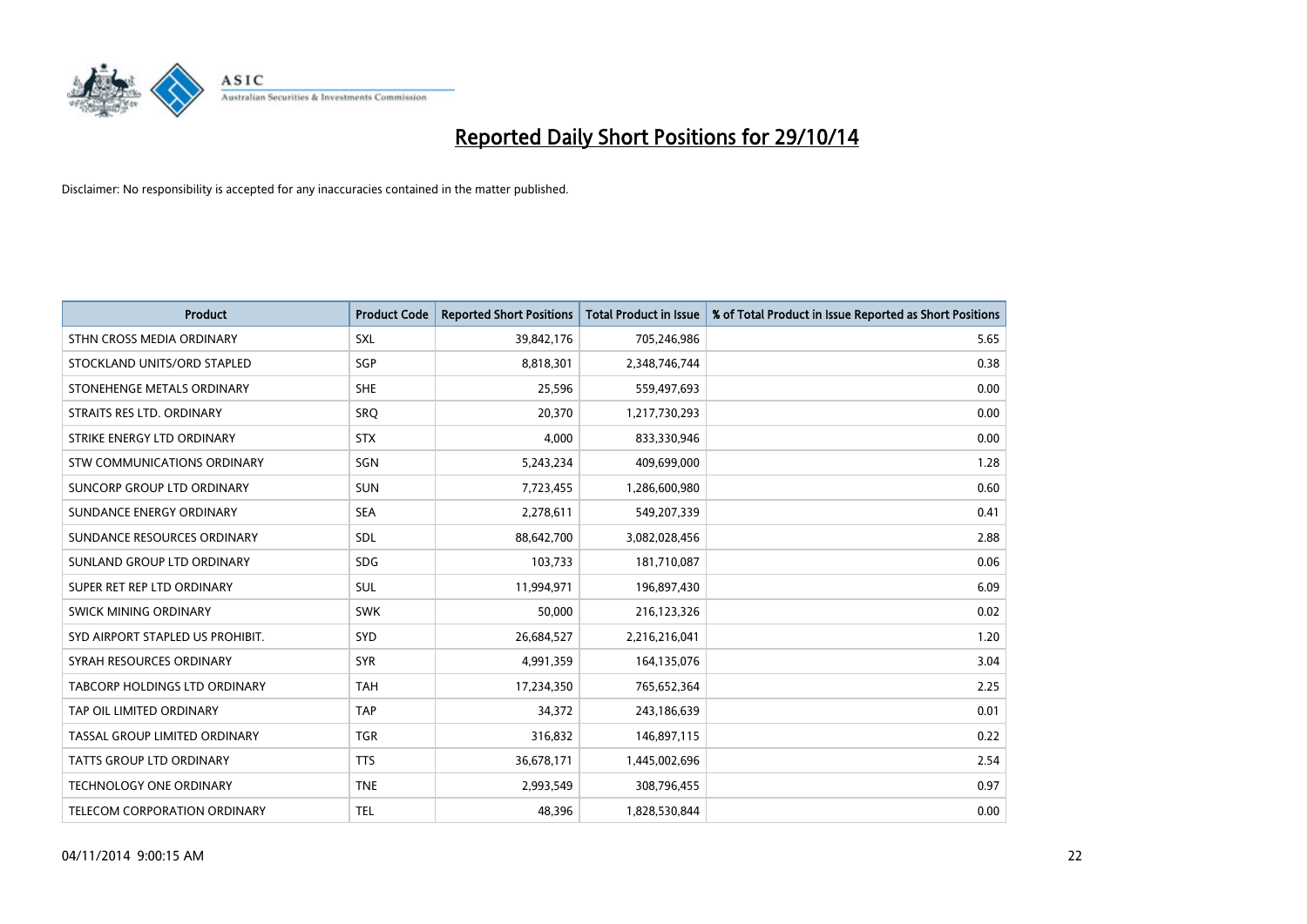

| <b>Product</b>                       | <b>Product Code</b> | <b>Reported Short Positions</b> | <b>Total Product in Issue</b> | % of Total Product in Issue Reported as Short Positions |
|--------------------------------------|---------------------|---------------------------------|-------------------------------|---------------------------------------------------------|
| <b>TELSTRA CORPORATION, ORDINARY</b> | <b>TLS</b>          | 57,501,360                      | 12,225,655,836                | 0.47                                                    |
| TEN NETWORK HOLDINGS ORDINARY        | <b>TEN</b>          | 156,227,404                     | 2,630,984,596                 | 5.94                                                    |
| TERANGA GOLD CORP CDI 1:1            | <b>TGZ</b>          | 1,374                           | 73,965,595                    | 0.00                                                    |
| TFS CORPORATION LTD ORDINARY         | <b>TFC</b>          | 5,408,030                       | 325,267,408                   | 1.66                                                    |
| THE REJECT SHOP ORDINARY             | <b>TRS</b>          | 2,246,118                       | 28,844,648                    | 7.79                                                    |
| THINK CHILDCARE EDU ORDINARY         | <b>TNK</b>          | 96,304                          | 39,600,000                    | 0.24                                                    |
| TIGER RESOURCES ORDINARY             | <b>TGS</b>          | 10,454,677                      | 1,143,541,406                 | 0.91                                                    |
| TNG LIMITED ORDINARY                 | <b>TNG</b>          | 1,892,108                       | 554,783,829                   | 0.34                                                    |
| TOLL HOLDINGS LTD ORDINARY           | <b>TOL</b>          | 20,740,122                      | 717,318,622                   | 2.89                                                    |
| TORO ENERGY LIMITED ORDINARY         | <b>TOE</b>          | 24,295                          | 1,567,784,418                 | 0.00                                                    |
| TOX FREE SOLUTIONS ORDINARY          | <b>TOX</b>          | 2,534,590                       | 133,752,359                   | 1.89                                                    |
| TPG TELECOM LIMITED ORDINARY         | <b>TPM</b>          | 9,684,855                       | 793,808,141                   | 1.22                                                    |
| <b>TRADE ME GROUP ORDINARY</b>       | <b>TME</b>          | 6,999,497                       | 396,913,549                   | 1.76                                                    |
| <b>TRANSFIELD SERVICES ORDINARY</b>  | <b>TSE</b>          | 6,734,186                       | 512,457,716                   | 1.31                                                    |
| TRANSPACIFIC INDUST, ORDINARY        | <b>TPI</b>          | 20,905,734                      | 1,579,648,778                 | 1.32                                                    |
| TRANSURBAN GROUP TRIPLE STAPLED SEC. | TCL                 | 22,141,311                      | 1,906,390,878                 | 1.16                                                    |
| TREASURY GROUP ORDINARY              | <b>TRG</b>          | 30,399                          | 23,697,498                    | 0.13                                                    |
| TREASURY WINE ESTATE ORDINARY        | <b>TWE</b>          | 12,598,670                      | 651,261,403                   | 1.93                                                    |
| TROY RESOURCES LTD ORDINARY          | <b>TRY</b>          | 5,606,838                       | 195,265,161                   | 2.87                                                    |
| UGL LIMITED ORDINARY                 | UGL                 | 17,390,410                      | 166,511,240                   | 10.44                                                   |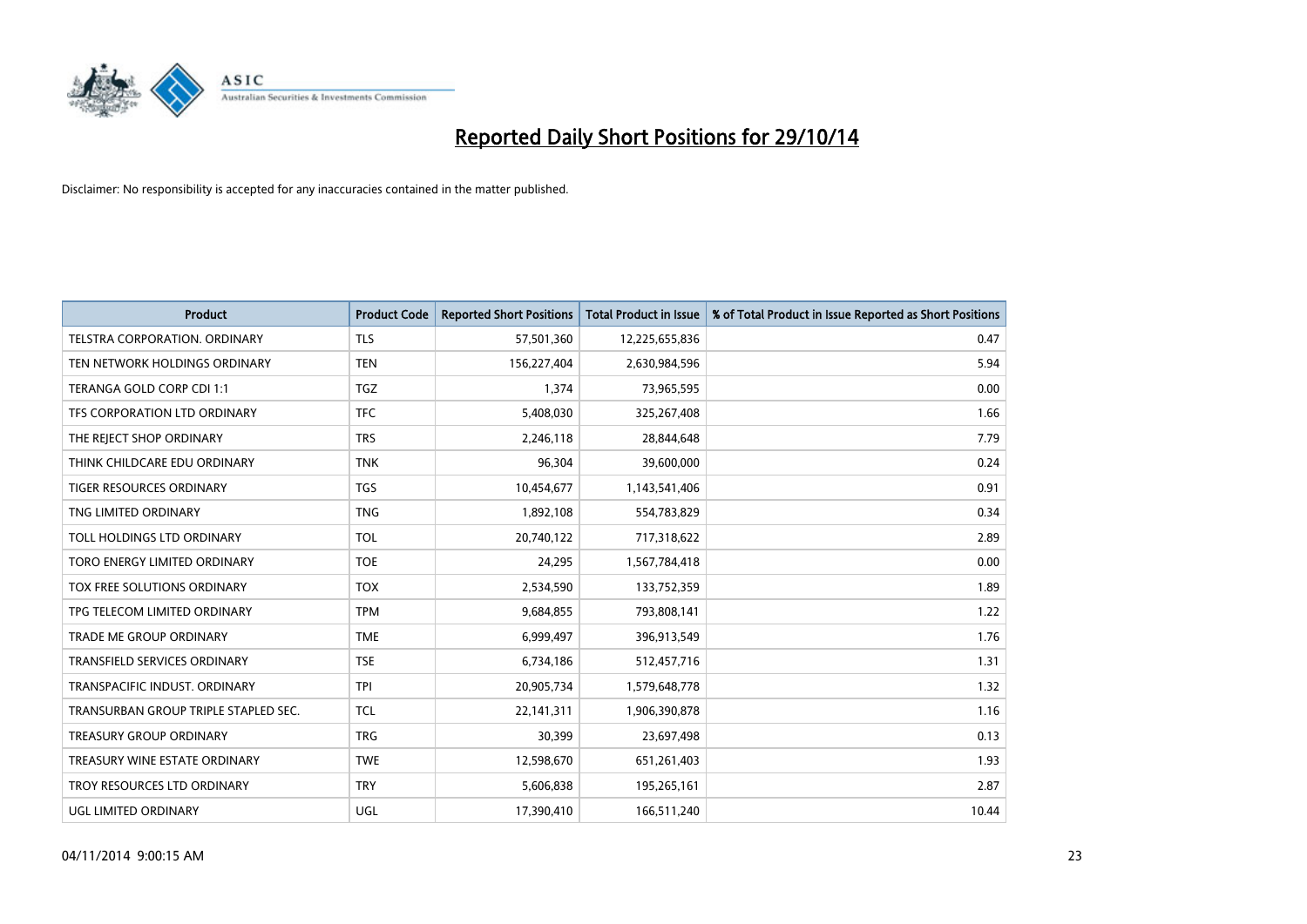

| <b>Product</b>                       | <b>Product Code</b> | <b>Reported Short Positions</b> | <b>Total Product in Issue</b> | % of Total Product in Issue Reported as Short Positions |
|--------------------------------------|---------------------|---------------------------------|-------------------------------|---------------------------------------------------------|
| UNILIFE CORPORATION CDI 6:1          | <b>UNS</b>          | 418,546                         | 277,673,970                   | 0.15                                                    |
| UNITY MINING LTD ORDINARY            | <b>UML</b>          | 319,871                         | 1,133,122,711                 | 0.03                                                    |
| UXC LIMITED ORDINARY                 | <b>UXC</b>          | 2,542,993                       | 329,728,102                   | 0.77                                                    |
| <b>VEDA GROUP LTD ORDINARY</b>       | <b>VED</b>          | 16,292,930                      | 842,055,406                   | 1.93                                                    |
| <b>VENTURE MINERALS ORDINARY</b>     | <b>VMS</b>          | 8,668                           | 287,320,170                   | 0.00                                                    |
| <b>VILLAGE ROADSHOW LTD ORDINARY</b> | <b>VRL</b>          | 529,760                         | 159,509,459                   | 0.33                                                    |
| <b>VIRGIN AUS HLDG LTD ORDINARY</b>  | <b>VAH</b>          | 50,170,923                      | 3,524,912,131                 | 1.42                                                    |
| <b>VIRTUS HEALTH LTD ORDINARY</b>    | <b>VRT</b>          | 3,814,317                       | 79,847,678                    | 4.78                                                    |
| VISION EYE INSTITUTE ORDINARY        | <b>VEI</b>          | 1,586,666                       | 178,737,431                   | 0.89                                                    |
| <b>VISTA GROUP INTERNAT ORDINARY</b> | VGI                 | 1,000                           | 79,813,089                    | 0.00                                                    |
| <b>VOCATION LTD ORDINARY</b>         | <b>VET</b>          | 14,910,947                      | 230,000,000                   | 6.48                                                    |
| <b>VOCUS COMMS LTD ORDINARY</b>      | <b>VOC</b>          | 1,240,857                       | 104,803,018                   | 1.18                                                    |
| WAM CAPITAL LIMITED ORDINARY         | <b>WAM</b>          | 30,000                          | 345,405,201                   | 0.01                                                    |
| WARRNAMBOOL CHEESE ORDINARY          | <b>WCB</b>          | 19                              | 56,098,797                    | 0.00                                                    |
| <b>WATPAC LIMITED ORDINARY</b>       | <b>WTP</b>          | 2,525                           | 189,258,397                   | 0.00                                                    |
| <b>WDS LIMITED ORDINARY</b>          | <b>WDS</b>          | 472,314                         | 144,740,614                   | 0.33                                                    |
| WEBIET LIMITED ORDINARY              | <b>WEB</b>          | 1,468,263                       | 79,397,959                    | 1.85                                                    |
| WESFARMERS LIMITED ORDINARY          | <b>WES</b>          | 7,266,904                       | 1,143,274,951                 | 0.64                                                    |
| WESTERN AREAS LTD ORDINARY           | <b>WSA</b>          | 16,705,664                      | 232,580,131                   | 7.18                                                    |
| WESTERN DESERT RES. ORDINARY         | <b>WDR</b>          | 2,490,070                       | 620,049,919                   | 0.40                                                    |